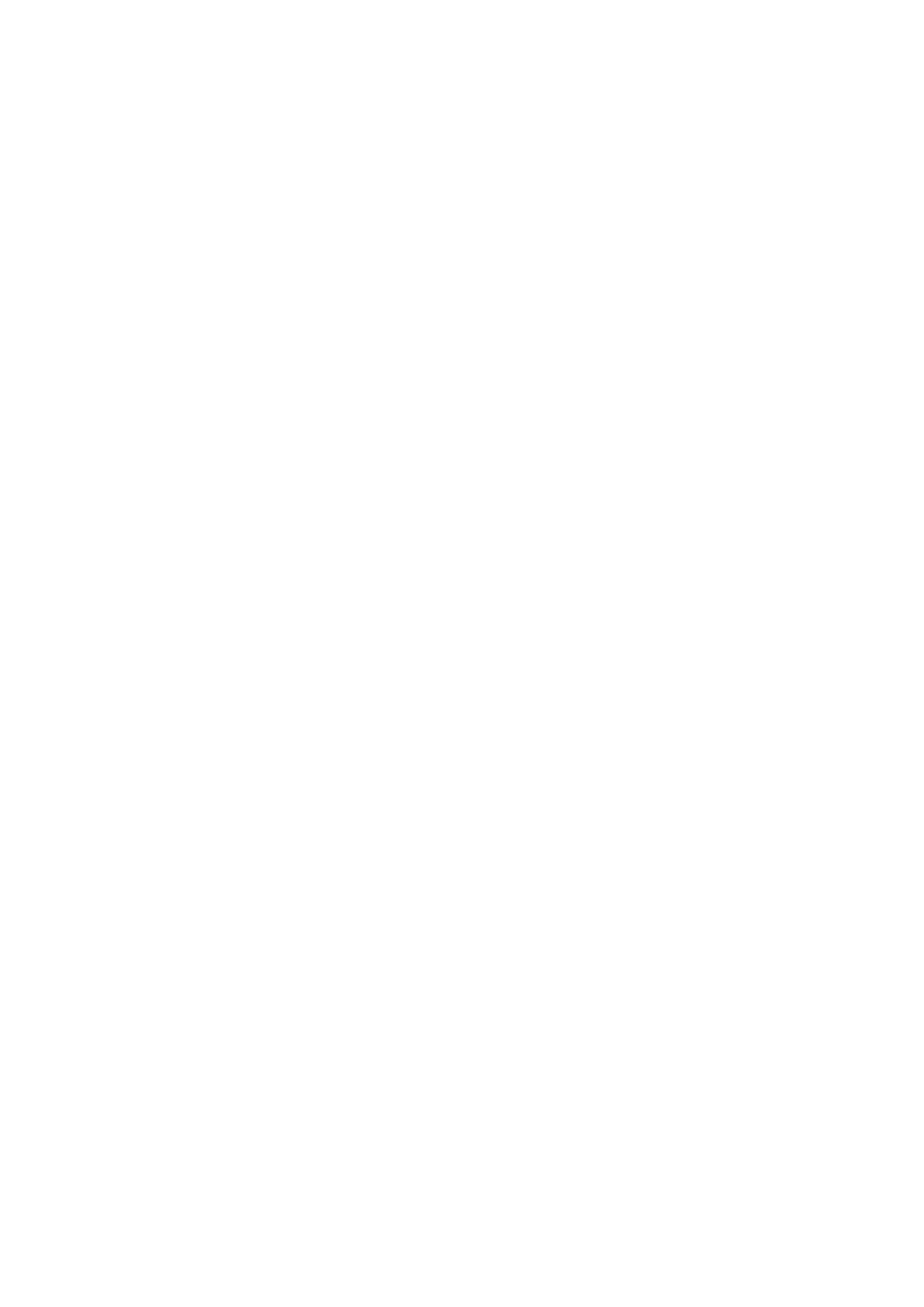#### **In the case of Ayder and Others v. Turkey,**

The European Court of Human Rights (First Section), sitting as a Chamber composed of:

Mr P. LORENZEN, *President*,

Mr G. BONELLO,

Mrs N. VAJIĆ,

Mr V. ZAGREBELSKY,

Mrs E. STEINER,

Mrs K. HAJIYEV, *judges*,

Mr F. GÖLCÜKLÜ, ad hoc *judge*,

and Mr E. FRIBERGH, *Section Registrar*,

Having deliberated in private on 4 December 2003,

Delivers the following judgment, which was adopted on the last-mentioned date:

# **PROCEDURE**

1. The case originated in an application (no. 23656/94) against the Republic of Turkey lodged with the European Commission of Human Rights ("the Commission") under former Article 25 of the Convention for the Protection of Human Rights and Fundamental Freedoms ("the Convention") by five Turkish nationals, Ahmet Ayder, Yusuf Lalealp, Nadir Doman, Şevket Biçer and Zeydin Ekmekçi ("the applicants"), on 20 April 1994. The application was also brought on behalf of the applicants' spouses and dependent children. The applicant Şevket Biçer, moreover, also brought the applicant on behalf of his younger sister Huri.

2. The applicants, who had been granted legal aid, were represented before the Court by Ms F. Hampson, a lawyer practising in the United Kingdom, and Ms R. Yalçındağ, Mr C. Aydın and Mr M. Kılavuz, lawyers practising in Turkey. The Turkish Government ("the Government") did not designate an Agent for the purposes of the proceedings before the Convention institutions.

3. The applicants alleged principally that their homes and property had been destroyed during an operation by security forces in the town of Lice in south-east Turkey.

4. The application was declared admissible by the Commission on 15 May 1995. In its report of 21 October 1999 (former Article 31 of the Convention), it expressed the unanimous opinion that there had been a violation of Articles 3, 8 and 13 of the Convention and Article 1 of Protocol No. 1, that there had been no violation of Articles 2, 14 and 18 of the Convention and that it was not necessary to examine the applicants' complaint under Article 5 of the Convention.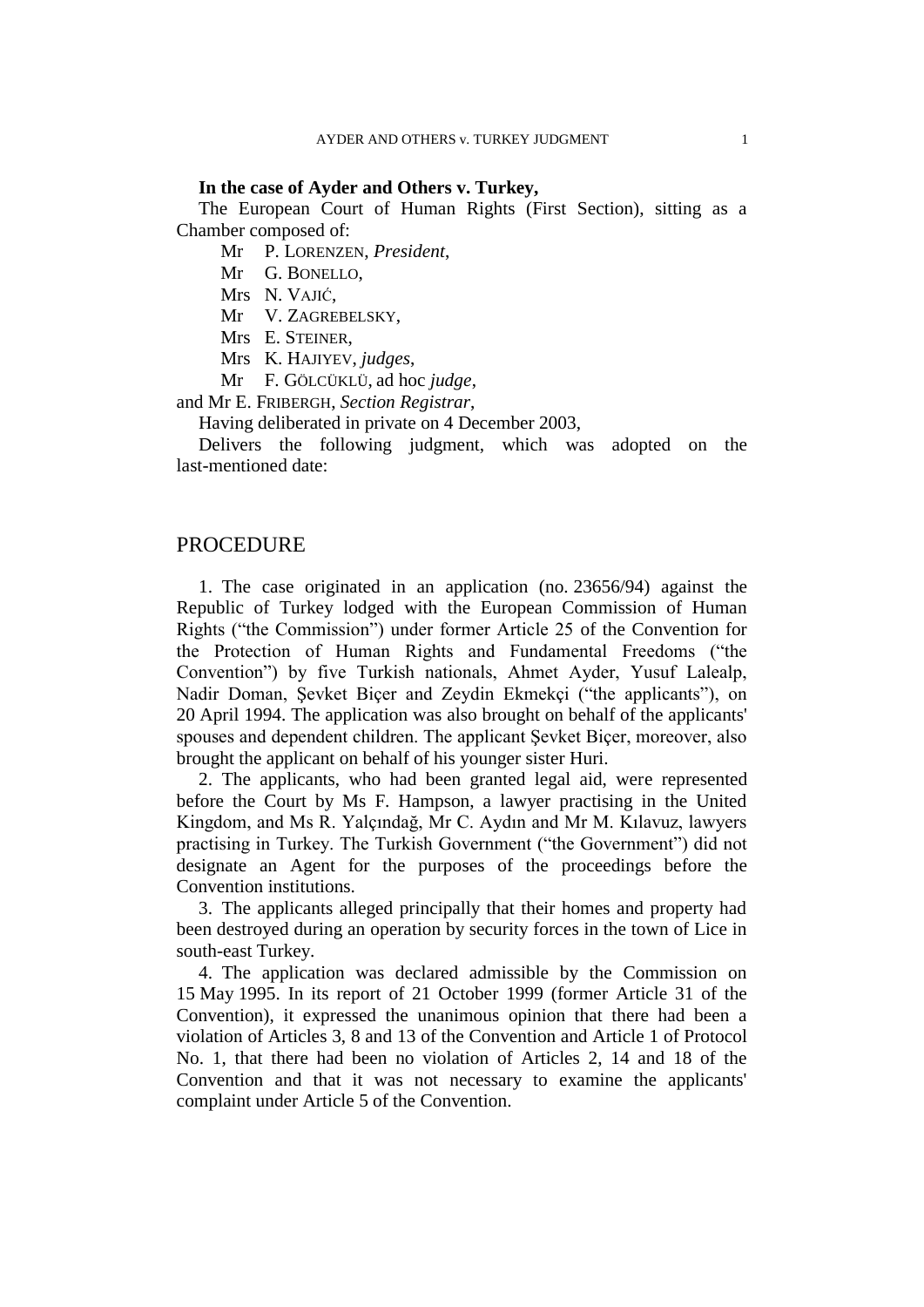5. The case was referred by the Commission to the Court on 30 October 1999. The Commission's request referred to former Articles 44 and 48 of the Convention and to the declaration whereby Turkey recognised the compulsory jurisdiction of the Court (former Article 46). The object of the request was to obtain a decision as to whether the facts of the case disclosed a breach by the respondent State of its obligations under Articles 2, 3, 5, 8, 13, 14 and 18 of the Convention as well as Article 1 of Protocol No. 1 to the Convention. Before the Court, the applicants withdrew their complaints under Articles 2, 5 and 14 of the Convention.

6. On 6 and 8 December 1999 a panel of the Grand Chamber decided that the case should be dealt with by a Chamber constituted within one of the Sections of the Court. Subsequently the application was allocated to the Second Section of the Court (Rule 52 § 1 of the Rules of Court). Within that Section, the Chamber that would consider the case (Article 27 § 1 of the Convention) was constituted as provided in Rule 26 § 1 of the Rules of Court. Mr Türmen, the judge elected in respect of Turkey, withdrew from sitting in the case (Rule 28). The Government accordingly appointed Mr F. Gölcüklü to sit as an *ad hoc* judge (Article 27 § 2 of the Convention and Rule 29 § 1).

7. The applicants and the Government each filed observations on the merits (Rule 59 § 1). The Chamber having decided, after consulting the parties, that no hearing on the merits was required (Rule 59 § 2 *in fine*), the parties replied in writing to each other's observations.

8. On 5 September 2001 the panel of the Grand Chamber declared inadmissible the applicants' request for reconsideration of its decision to assign the case to a Section.

9. On 1 November 2001 the Court changed the composition of its Sections (Rule 25 § 1). This case was assigned to the newly composed First Section. Within this Section also, the Chamber that would consider the case (Article 27 § 1 of the Convention) was constituted as provided in Rule 26 § 1 of the Rules of Court.

# THE FACTS

## I. THE CIRCUMSTANCES OF THE CASE

10. The applicants are Turkish citizens of Kurdish origin born in 1940, 1934, 1964, 1966 and 1963 respectively. At the time of the events giving rise to their application, the applicants and their families were living in the town of Lice in Diyarbakır province (south-east Turkey). The application concerns the applicants' allegation that the security forces deliberately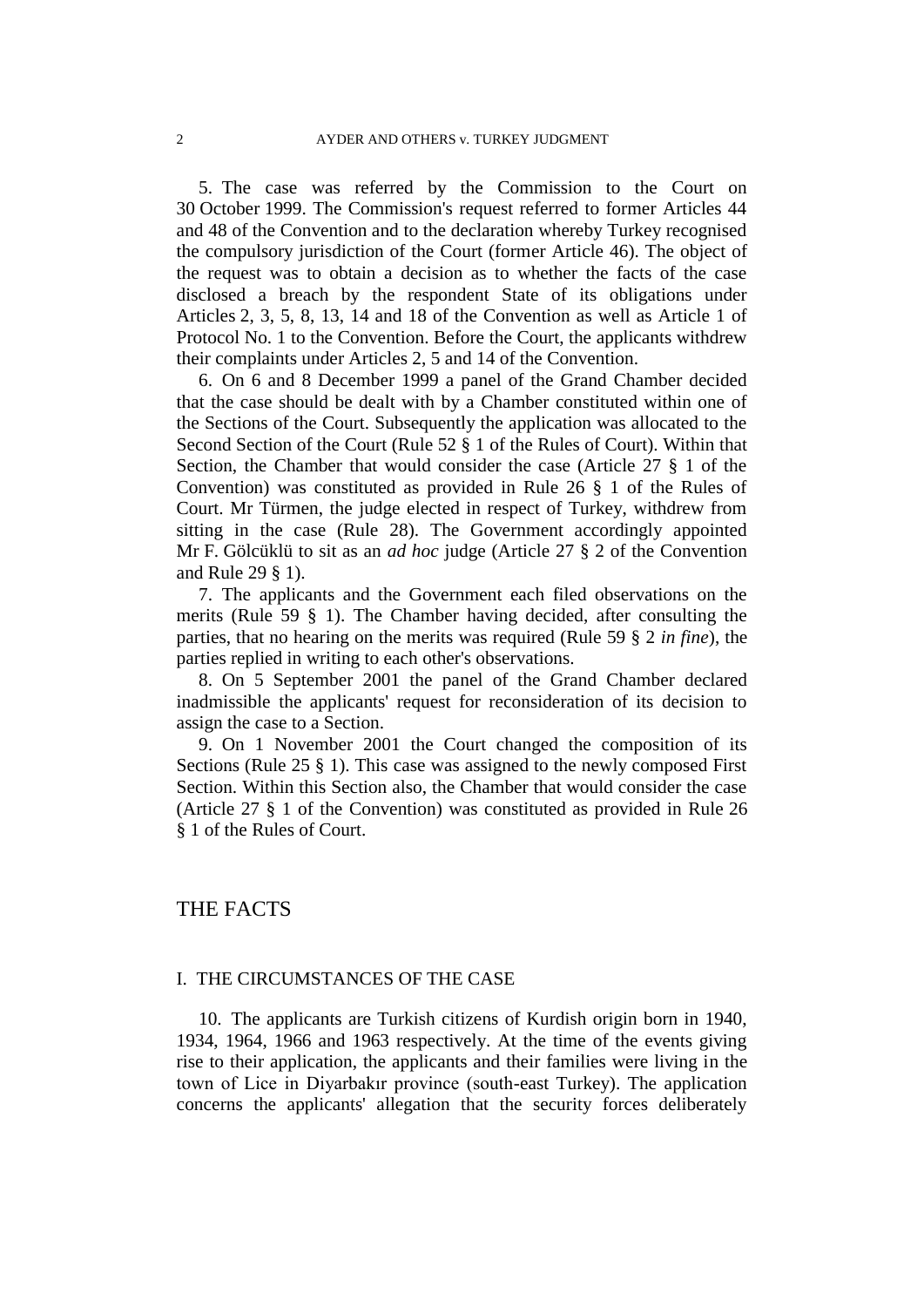destroyed the town of Lice, including their houses and other possessions, as an act of retaliation for the inhabitants' alleged sympathy for the PKK.

#### **A. Introduction**

11. The facts of the case, particularly concerning events on or about 22 and 23 October 1993, are disputed by the parties.

12. The facts as presented by the applicants are set out in Section B below (paragraphs 16-23). The Government's submissions concerning the facts are summarised in Section C below (paragraphs 24-25).

13. The Commission, in order to establish the facts disputed by the parties, conducted an investigation with the assistance of the parties, pursuant to former Article 28 § 1 (a) of the Convention. Three delegates of the Commission heard the applicants in Ankara from 16 to 20 June 1997 as well as the following 15 witnesses: Leyla Ayder, daughter of the applicant Ahmet Ayder; Huri Biçer, sister of the applicant Şevket Biçer; Türkan, Tahir and Bedriye Ekmekçi, respectively the step-mother, father-in-law and mother-in-law of the applicant Zeydin Ekmekçi; Mustafa Öztan, chief constable of the Lice police; Mehmet Dabak and Özcan Küçüköz, public prosecutors; Ebedi Delidere, deputy mayor of Lice; Gürcan Acar, judge at the Lice Magistrates' Court; İbrahim Şahin, Governor of Diyarbakır province; Hasan Çakır, commander of Lice central gendarme station; Şahap Yaralı, commander of Lice district gendarmerie; Mustafa Küçük, commander of Lice gendarme commando unit; and Yunus Nebioğlu, gendarme investigator appointed by the Office of the Diyarbakır Provincial Governor.

A further three witnesses, who had been involved in the damage assessments carried out in Lice, had been summoned but did not appear before the Commission's Delegates.

14. The Commission's evaluation of the evidence and its findings of fact are set out in its report of 21 October 1999 and are summarised in Section D below (paragraphs 26-61). The applicants accept the Commission's findings of fact.

15. Section E (paragraphs 62-63) contains excerpts of the summary of the evidence given to the Commission's Delegates by Gürcan Acar and İbrahim Şahin. Section F (paragraphs 64-66) sets out the documents submitted by the parties to the Commission and the Court relating to the assessment of damage.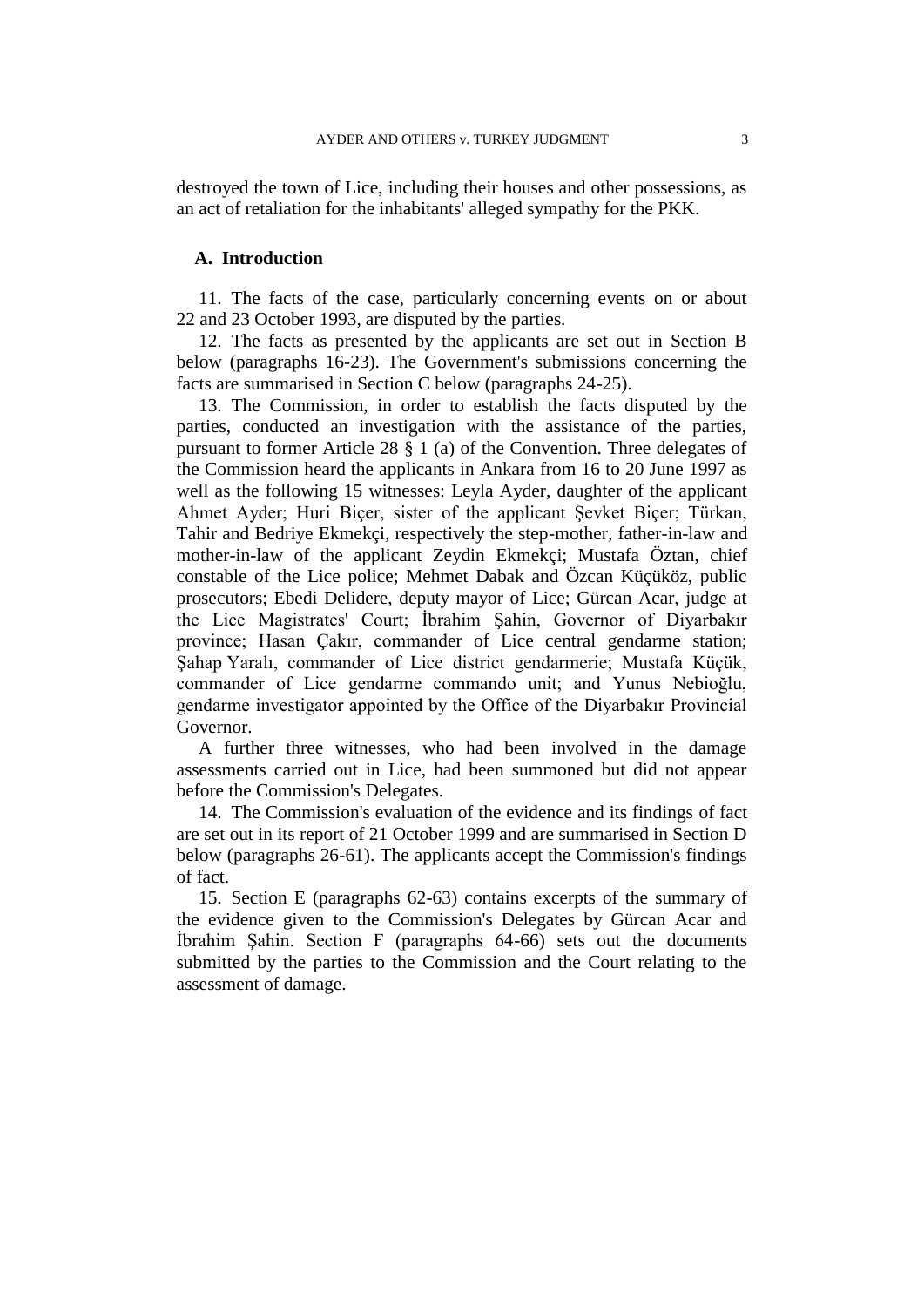#### **B. The applicants' submissions on the facts**

16. Lice was a small town with a population of, very approximately, 5,000 people. Following an earthquake in 1975 many of the houses had been rebuilt in materials which, if set alight, burned easily. Many of the citizens had built stables close to their houses out of mud; these offered greater protection from fire. The official buildings were more substantial. Lice was built on a hillside, the northernmost part of the town being significantly higher than the southern side.

17. There had previously been considerable PKK activity both within and in the vicinity of Lice. Attacks within Lice were directed against State buildings and occurred at night. In the surrounding area, attacks were not confined to the hours of darkness. A short time before the events at issue there had been an operation outside Lice which resulted in the bodies of 15 dead terrorists being brought to Lice for the necessary administrative formalities to be carried out.

18. On 22 October 1993 a large scale, pre-planned operation was carried out in Lice by security forces, notably gendarmes, who opened fire indiscriminately. Before firing commenced, artillery had been placed across the Diyarbakır-Lice road, people in coffee shops had been instructed by gendarmes to go home and children whose parents were in the security forces had been collected from school. Soon after the firing started, helicopters arrived. Some of these were combat helicopters, rather than troop carriers, and machine guns operating out of them were used to fire into the town. Shots were also fired from, notably, the police headquarters, the gendarme commando unit compound, the gendarme station and the regional boarding school where military units were stationed. There was no PKK presence in the town and there was no incoming fire, which explains why these security buildings sustained little or no damage.

19. Any clashes between the PKK and the security forces that took place on 22 October 1993 occurred to the south and south-east of Lice. In the morning, a police vehicle had come under attack on the Lice-Kulp road as it made its way to a petrol station. Later that day, the Lice commando unit which had left town early in the morning to conduct an operation elsewhere was attacked as it attempted to re-enter Lice near the creek which runs from north to south to the east of Lice.

20. The residents of the north-westerly neighbourhood of Kalı, where the houses of all applicants except Yusuf Lalealp's were situated, heard the sounds of bullets impacting on the walls of their homes and stables. They saw members of the security forces driving round in armoured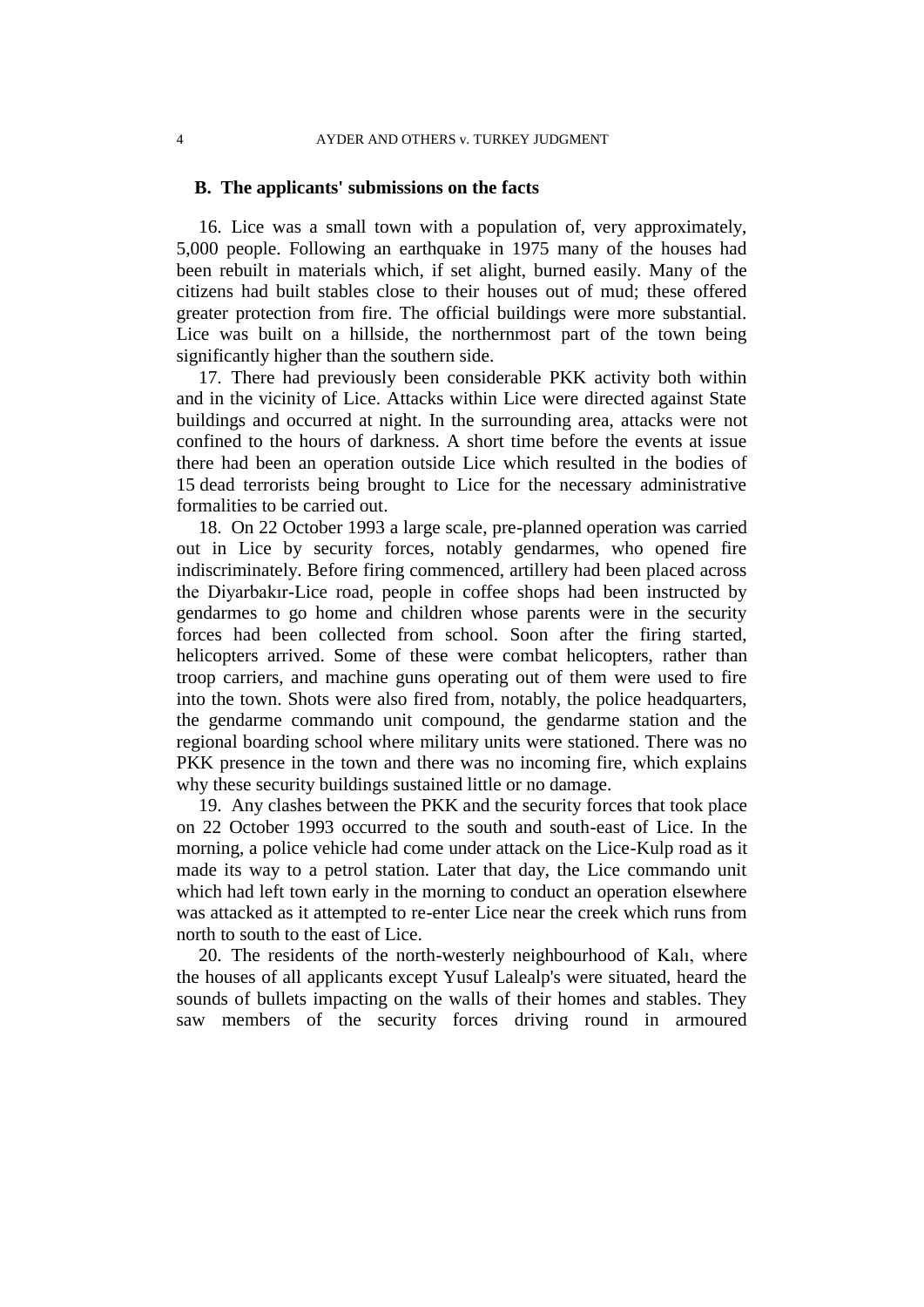vehicles, firing randomly, and they also saw them on foot – the security forces were not being fired at. They saw and heard helicopters and heard explosions close by, just after the helicopters had passed overhead.

21. Yusuf Lalealp's house in the Şaar neighbourhood in the south-east of Lice was deliberately set alight by security forces on 22 October 1993. The houses of the other applicants were deliberately burned by security forces the following morning, after the shooting had stopped. At about 8 a.m. people were ordered out of their houses by security forces without being given the opportunity to gather their possessions. The first group, consisting of the households of the applicants Ahmet Ayder and Nadir Doman and their neighbours, was gathered in an open area opposite their homes. The security forces broke down doors and/or windows and set fire to the houses with the use of a weapon in the shape of a long tube. The houses situated lower down in the neighbourhood were already on fire by the time the households belonging to the family of the applicant Zeydin Ekmekçi were ordered out of their homes and taken to join the others. The family of the applicant Şevket Biçer were made to leave their home later and by that time the group gathered in the open area had already left for the square near the police headquarters.

22. A large number of people were made to wait in that square for three or four hours for the arrival of the Provincial Governor. The Governor, speaking in Turkish, told the people that the PKK was responsible for the destruction. A middle-aged man and a young woman protested that the soldiers had set fire to the houses; the man was taken away and beaten up, the woman was arrested. Following the Governor's speech a curfew was imposed. Upon returning to their houses the applicants found nothing but a pile of ashes. After the curfew was lifted they left Lice.

23. The applicants complained to the public prosecutor. He did not formally record their complaints but he did make arrangements for damage assessment reports to be drawn up. The applicants received no compensation. No investigation was launched into the actions of the security forces until the notification of the present application to the Government by the Commission, despite the applicants' complaints and allegations of a similar nature being widely reported in the media.

# **C. The Government's submissions on the facts**

24. On 22 October 1993, at 8 a.m., the PKK launched an attack on Lice which continued until the evening. The security forces had to respond. Despite the precautions taken by the security forces, two of their members were killed and one was injured. Among the civilian population 13 people died and 74 were injured. In the course of the PKK attack and the defence by the security forces certain houses and shops were damaged.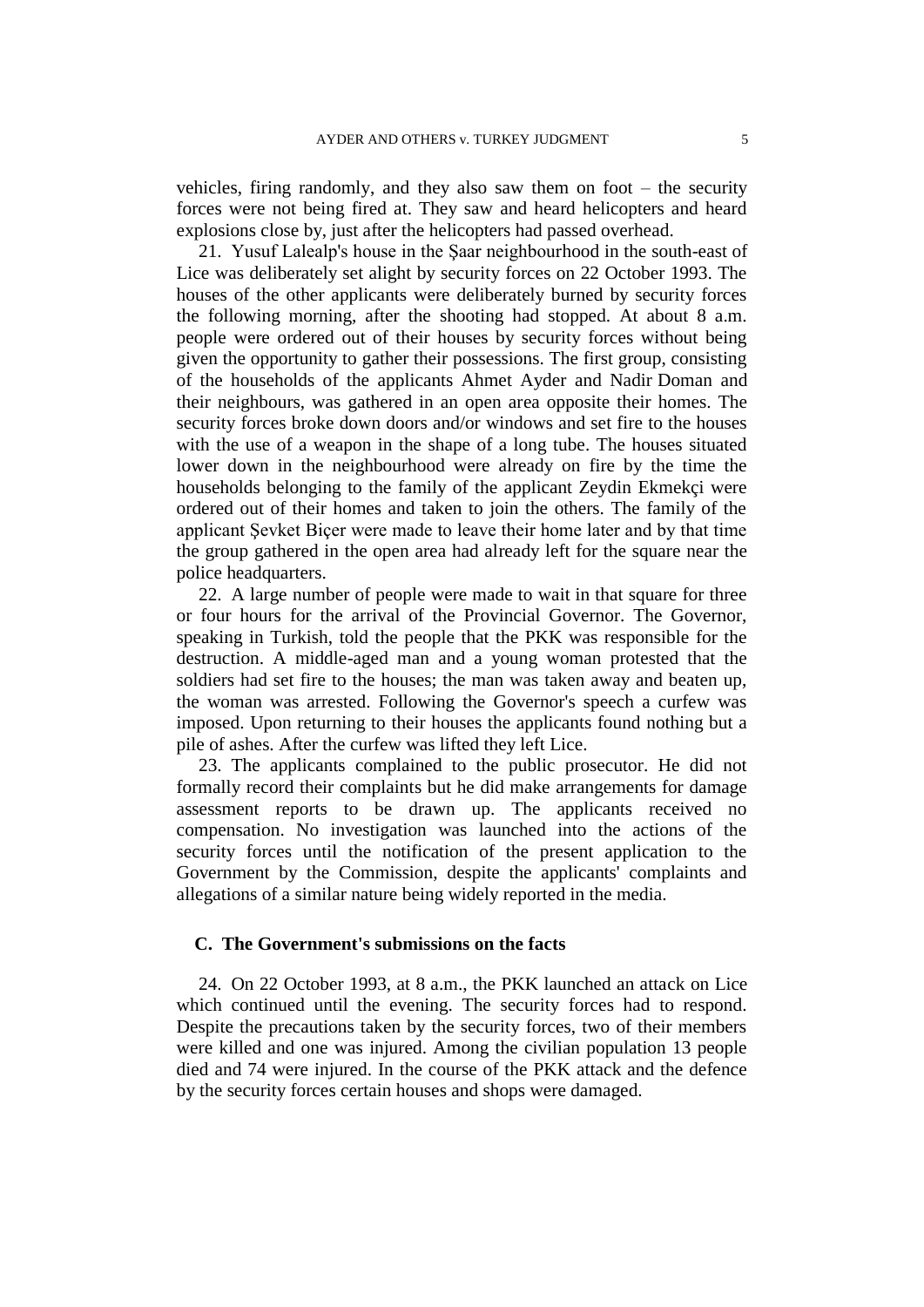25. The State acted immediately in support of the inhabitants of Lice. Tents were distributed. Buildings and shops that had been damaged were repaired after the damage had been assessed. Money was paid to shop owners whose merchandise had been damaged. Houses were repaired; however, no money was paid to house owners.

## **D. The Commission's evaluation of the evidence and findings of fact**

#### *1. General background*

26. In the town of Lice a large part of the population lived in prefabricated housing, erected after an earthquake. These dwellings were made of materials which, if set alight, burned easily.

27. In late 1993 there was a sizeable security force presence based in Lice. There was a police force and a central gendarmerie. The district gendarmerie headquarters was also based in Lice, sharing a building with the central gendarmerie. There was also a commando unit, attached to the gendarmerie and stationed in its own compound. According to the commander of that unit, Hasan Çakır, that compound also housed a mechanised infantry company. In addition, there appeared to have been an infantry battalion billeted at or near the regional boarding school at the relevant time.

28. The evidence obtained concerning the frequency of attacks carried out on Lice by the PKK was contradictory. Most of the Government witnesses stated before the Delegates that official buildings were attacked by terrorists on a regular basis and they named a number of buildings which had been destroyed by terrorists. A number of the applicants and their witnesses, however, contended that no clashes had taken place in or around Lice, or that such clashes had been confined to the surrounding areas and the mountains. In their final observations to the Commission, the applicants, referring to newspaper cuttings, submitted that the PKK had avoided attacking Lice for two years in order to spare the civil population. Although this tallied with the testimony of Türkan Ekmekçi, who said that there had been clashes in the past but that they had stopped, Ebedi Delidere and Leyla Ayder told the Delegates that there had been clashes, tension and violence in Lice prior to 22 October 1993, Delidere adding that no one in Lice would go out after dark.

29. From other cases that the Commission had dealt with concerning events in south-east Turkey, it had become clear that PKK activity was rife in 1993. The evidence with which it was presented in the instant case did not persuade the Commission that this level of PKK activity would have been significantly different in Lice. The Commission further found credible the evidence – offered by both the applicants' and the Government's witnesses – that PKK attacks mainly took place at night. The Commission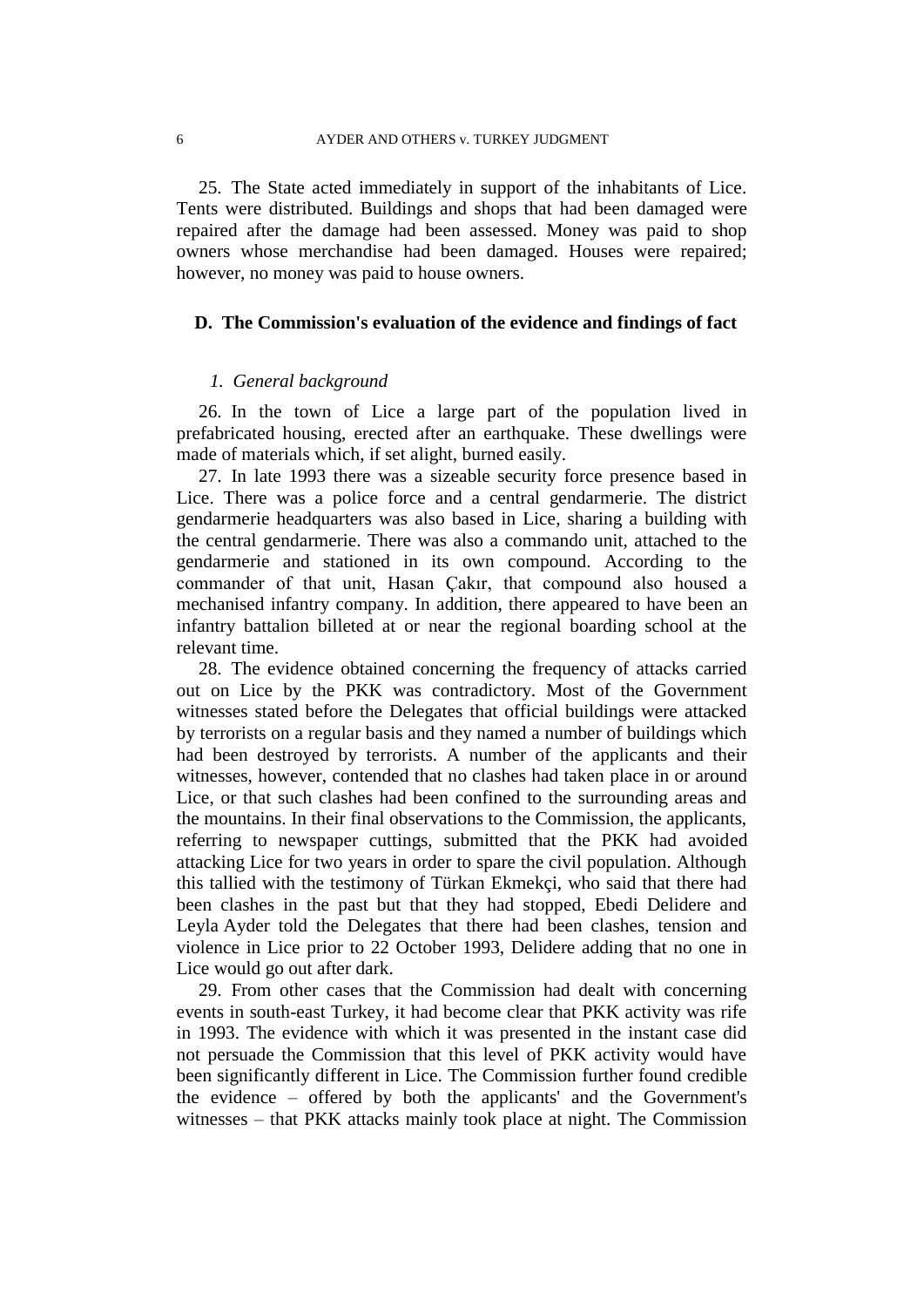also found it established that about a fortnight prior to the events at issue there had been an incident outside Lice during which between 12 and 15 terrorists were killed and their bodies taken to Lice.

30. The Commission was prepared to accept, however, that those applicants and witnesses who professed to have no knowledge whatsoever of PKK activities in Lice or its vicinity may well have done so out of fear, and it considered that this did not necessarily affect the credibility of the rest of their testimony. It noted in this respect that police chief constable Öztan and the gendarme officers Yaralı and Nebioğlu indicated that the voicing of accusations against the PKK could well have adverse consequences for the individual concerned.

#### *2. Concerning events in Lice on 22 October 1993*

31. The Commission noted that according to the applicants, the town of Lice was not attacked by the PKK on 22 October 1993 but was deliberately destroyed by security forces in a pre-planned operation. In their view, the most likely motive for this action, given previous incidents in the town, was to terrorise the local population and to 'teach them a lesson' for their alleged sympathy for the PKK.

32. Also according to the applicants, there was no evidence, either in the form of casualties or damage to security buildings, of any PKK presence in the town on 22 October. They nevertheless conceded that the attacks on the police vehicle and subsequently on the returning commando unit which, they submitted, took place outside the town, to the south-east, could plausibly be attributed to terrorists.

33. The Commission noted that the position of the petrol station where the police vehicle was shot at was not indicated on the map provided by the Government (Appendix II to the Commission's report). On the map submitted by the applicants it featured (as "Garage") just outside Lice (Appendix III to the Commission's report). Neither map containing an indication of scale, it was difficult to assess how far outside the town the petrol station was situated. Nevertheless, it did not appear to be in dispute that the shots fired came from the vineyards rather than the town.

34. The Commission was less inclined to accept, however, that the attack on the returning commando unit also occurred outside the town. It observed that according to the gendarmerie incident report of 22 October, the armoured vehicle which was to collect the commando unit was sent to an area in the vicinity of the Şaar neighbourhood, that Şahap Yaralı's report described this area as situated "in the south of the district and to the south of the commando unit compound" and that in his oral testimony Mr Yaralı stated that he had instructed the commando unit to enter Lice through the creek bed in the Şaar neighbourhood to the south of the commando unit compound. Again, in the absence of an indication of scale on the maps it was difficult to place this event with accuracy, but it would appear that the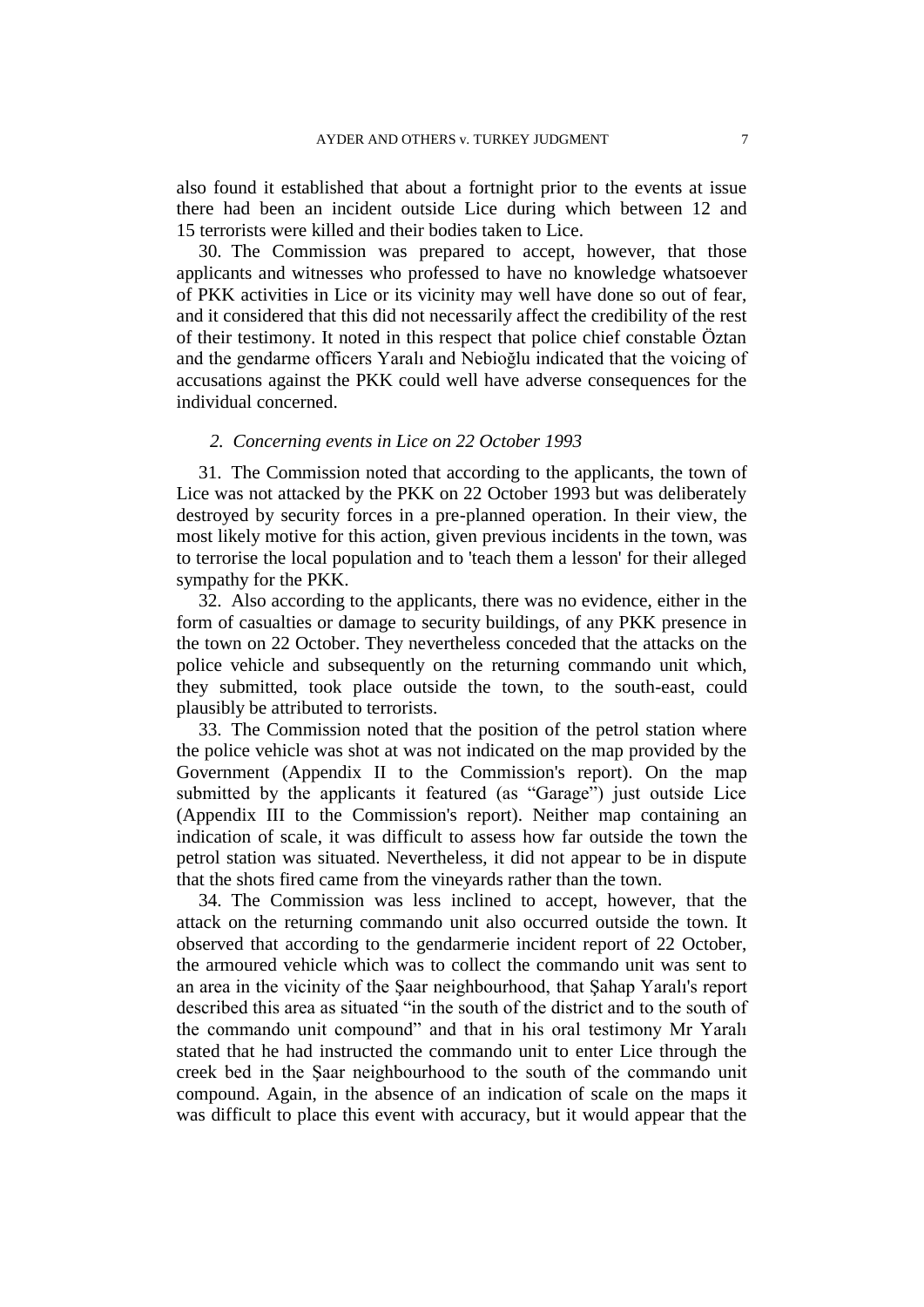creek mentioned ran quite close to the inhabited area of the Şaar neighbourhood. More importantly, Mr Yaralı added that shots had been fired from houses facing the creek. The Commission found that the evidence before it thus pointed to a presence of PKK members or militiamen [*Nota*: Militiamen: term used to describe members of the civilian population who provide the PKK with food, shelter and/or information.] in at least some part of the town.

35. The applicants also argued that the availability of helicopters very soon after the shooting started served as a further indication of the planned nature of the operation. The Commission noted that a considerable number of witnesses, including members of the security forces, testified to the presence of helicopters. Both in his report and in his account to the Delegates, Şahap Yaralı related how helicopters had been used to transport injured persons, including General Aydın, to hospital in Diyarbakır and how armed Cobra helicopters had been deployed. It was only police chief constable Mustafa Öztan according to whom just two helicopters had briefly flown over Lice around midday: one a troop carrier and one with fire-power which had been sent in order to enable the first helicopter to land but which had returned to Diyarbakır upon learning that that first helicopter had been forced to put down at Hani. The Delegates found Mr Öztan an evasive and rather reluctant witness who was unwilling to acknowledge pieces of information unless these were directly put to him from the various incident reports. Although his ignorance of the actions of the various gendarmerie units appeared genuine and he might therefore not have had direct knowledge of the request for helicopters emanating from the gendarmerie, the Commission considered it scarcely credible that he would not have become aware of the presence of these helicopters as events unfolded.

36. As to the time of arrival of the various helicopters, Şevket Biçer told the Delegates that he had seen six helicopters arrive from the direction of Diyarbakır 10 to 15 minutes after the shooting had commenced. Huri Biçer stated that helicopters had been flying around throughout the day. The Commission observed that it appeared from Şahap Yaralı's account that one helicopter, with General Aydın on board, had landed at the commando unit compound early in the morning and also that the commando unit's single helicopter had been sent to Kulp early on in the day. Although there had, therefore, been helicopters flying over Lice at an early stage, the helicopters used to transport the wounded and the armed Cobra helicopters did not arrive until later. The Government denied that any orders had been given to the helicopter forces prior to the events. However, they failed to comply with the Commission's request to submit the operational orders for these forces. The Commission found this regrettable, given that the orders would presumably have been able to clarify at what time the helicopters had taken off.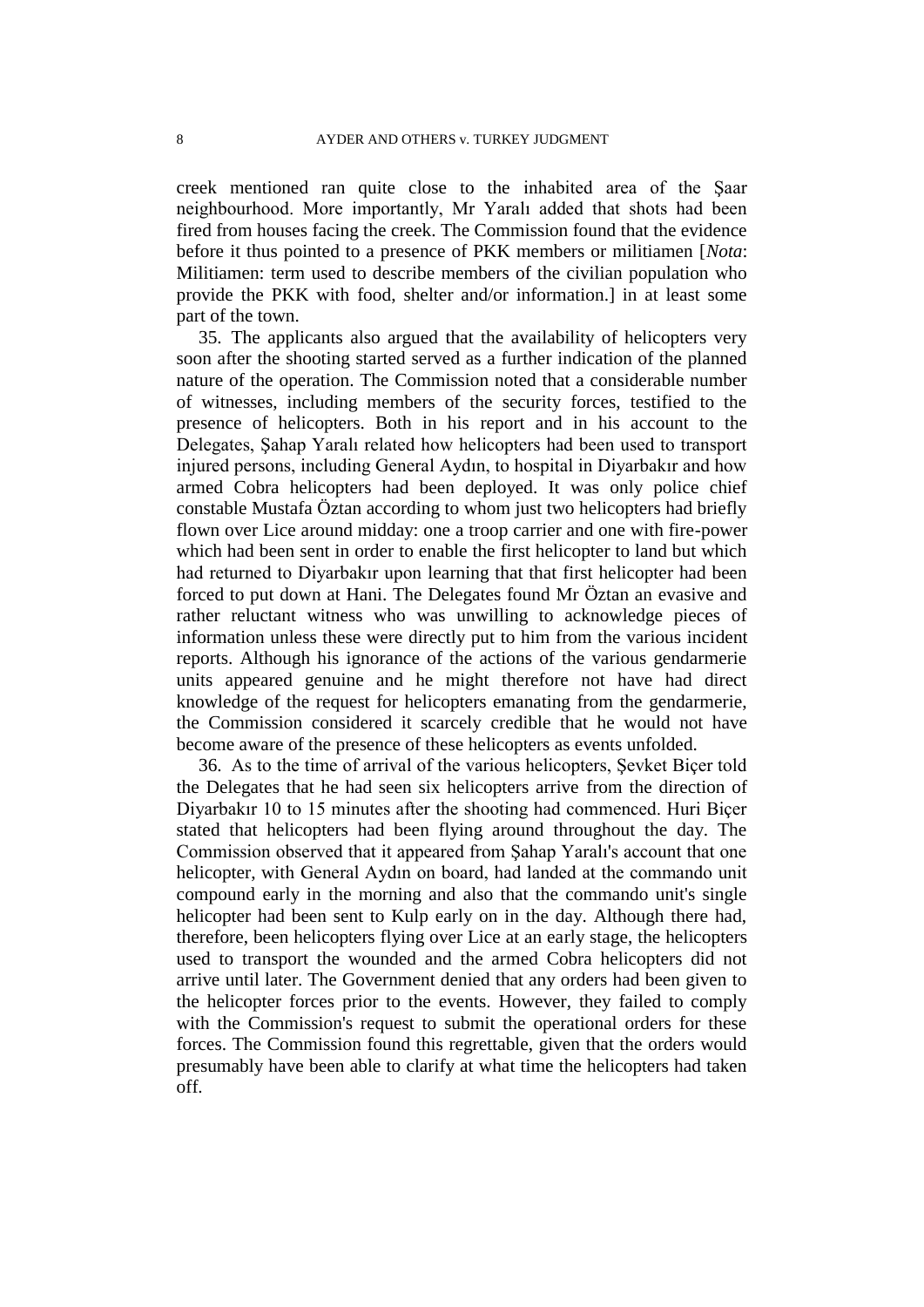37. Although Mustafa Öztan was adamant that no shots or bombs had been fired from helicopters, the Commission found it established that armed helicopters were deployed and that shots were fired from them. However, it remained in dispute whether this shooting was at all directed at populated areas or, as Mr Yaralı maintained, confined to the areas to the north of Lice. The Commission found some strength in the argument that indiscriminate gunfire from helicopters over the town would have endangered the security forces on the ground, especially if, as the applicants alleged, members of these forces were moving around on foot.

38. In spite of the above, the Commission considered that no clear picture of events emerged from the account, given both in writing and orally, by members of the security forces. In this context it noted in the first place the diverging recollections of the police on the one hand and the gendarmerie on the other. The differing accounts relating to the presence and number of helicopters had already been addressed. In addition, whereas police chief constable Öztan estimated that some 50 terrorists had been ensconced in the mosque, gendarme officer Yaralı put this number at between five and ten and reckoned that in the town as a whole a maximum of only 30 terrorists had been present. The Commission was struck by the apparent lack of communication and coordination between the police and gendarmerie which the oral testimony of Mr Öztan in particular brought to the fore: even after the events, this official, who was in charge of the local police force, appeared to be in the dark about many aspects of what had transpired on 22 October 1993.

39. The successful escape of all terrorists allegedly present in the town was also rather surprising, as this was said to have occurred at a time when the security forces would by far have outnumbered the terrorists. Even if the Commission accepted that the terrorists' escape route, northwards through the creek to the west of the Kalı neighbourhood, was impossible to secure, it was not clear how they would have reached that part of the town. This question was even more pertinent in respect of the terrorists allegedly hiding in the mosque and who only had two gates available to them to make their way out of an otherwise walled-in area.

40. The Commission further observed that no satisfactory explanation had been provided for the limited amount of damage sustained by buildings belonging to the security forces, despite the fact that these were said to be the terrorists' main targets. It noted that the police headquarters was not even included in the report of determination of damaged buildings. Given that these buildings were allegedly not only subjected to gunfire but also to rocket attacks, the Commission was not convinced that the mere fact that these buildings were made out of more solid materials than most of the houses could account for this.

41. Although the Commission was thus of the opinion that a disturbing amount of relevant questions remained unanswered, it considered this an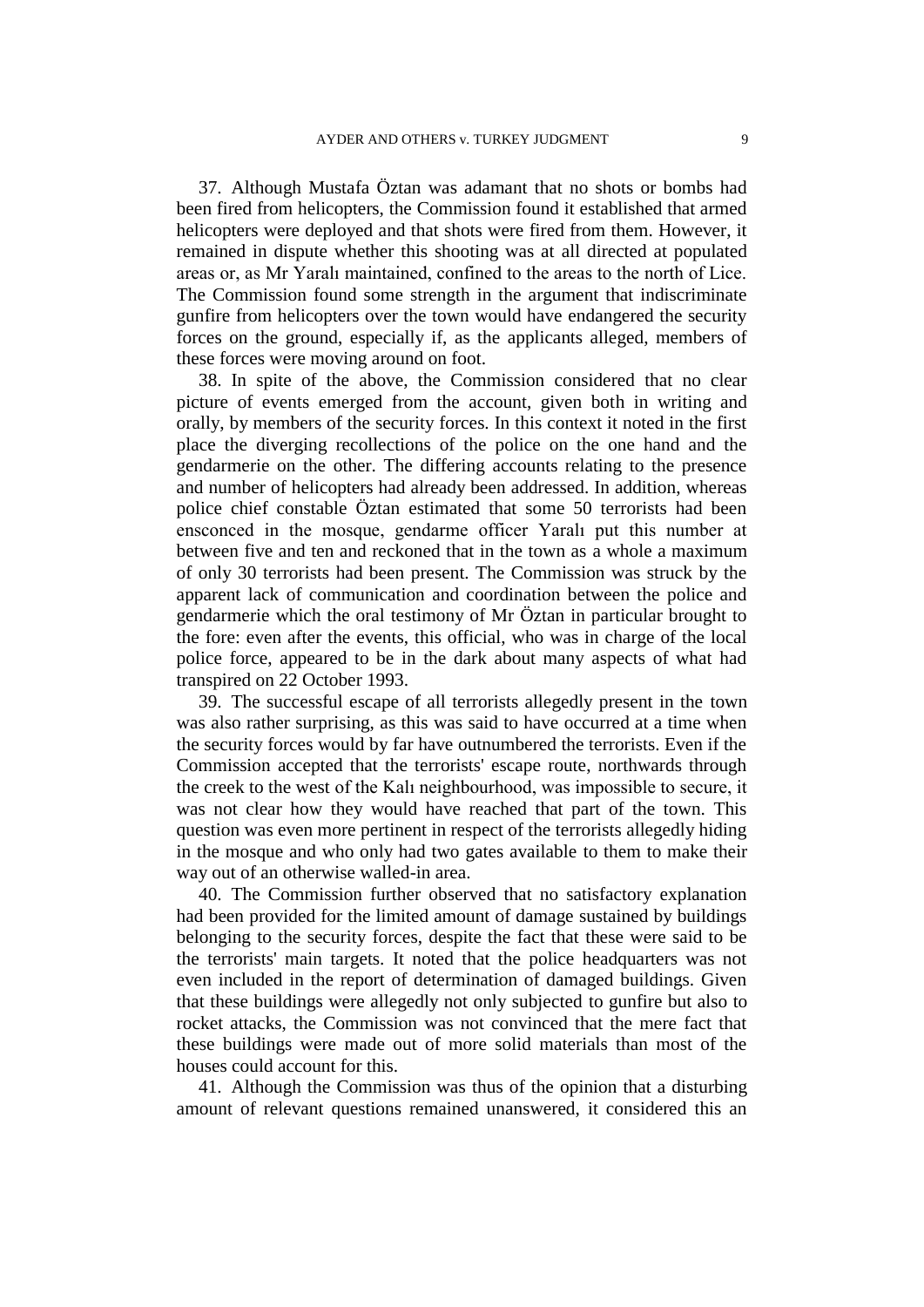insufficient basis for a conclusive finding that no clash whatsoever took place on 22 October 1993, particularly given that it had similarly not been able to rule out a terrorist presence in some part of the town.

# *3. Concerning the alleged burning of Yusuf Lalealp's house on 22 October 1993*

42. Yusuf Lalealp submitted that on 22 October 1993 his house and his barn situated in the Şaar neighbourhood were deliberately set alight by soldiers.

43. It was not in dispute that his house was damaged and that an assessment of the damage was carried out. Mr Lalealp told the Delegates that he had not obtained a copy of the relevant documents relating to the assessment, but the Government provided the file number under which his request for an assessment had been registered. Moreover, Mr Lalealp's property was listed in the report on determination of damaged buildings as having sustained medium damage. While the foregoing allowed the Commission to find it established that Mr Lalealp's property was damaged, the parties did not agree on whether the security forces or the PKK caused the damage, and the Commission therefore had to assess the evidence relating to this issue.

44. The Commission noted that it had serious doubts about the accuracy of the record of the search of a house dated 23 October 1993 according to which a number of empty Kalashnikov cartridges were found in Mr Lalealp's house. In this respect, it noted in the first place that Mr Lalealp told the Delegates that it would have been impossible to find anything amongst the burned remains of his property. More importantly, it appeared that Mr Lalealp was at no stage questioned by the authorities about these cartridges: neither in the days following 22 October 1993 – despite the facts that a considerable number of people had been arrested, that Mr Lalealp had been staying near his home and that he had in fact remained in Lice longer than many other people –, nor on the occasion when he was asked to make a statement to a public prosecutor nearly one year after the event. Indeed, the assertions that cartridges were found in his house struck the Commission as implausible or at least very doubtful.

45. It was true that there were some discrepancies between Mr Lalealp's statement to the Diyarbakır branch of the Human Rights Association ("HRA") and his testimony before the Delegates, notably with regard to the question whether he attended the speech given by the Provincial Governor on 23 October 1999. According to the statement to the HRA this had been the case, but before the Delegates Mr Lalealp said that he was not aware of any such speech having been made and he had not attended it.

46. The wording of the part of Mr Lalealp's statement to the HRA that related to the Governor's speech was very similar to the wording used in the statements of Ahmet Ayder and Nadir Doman and it seemed likely that parts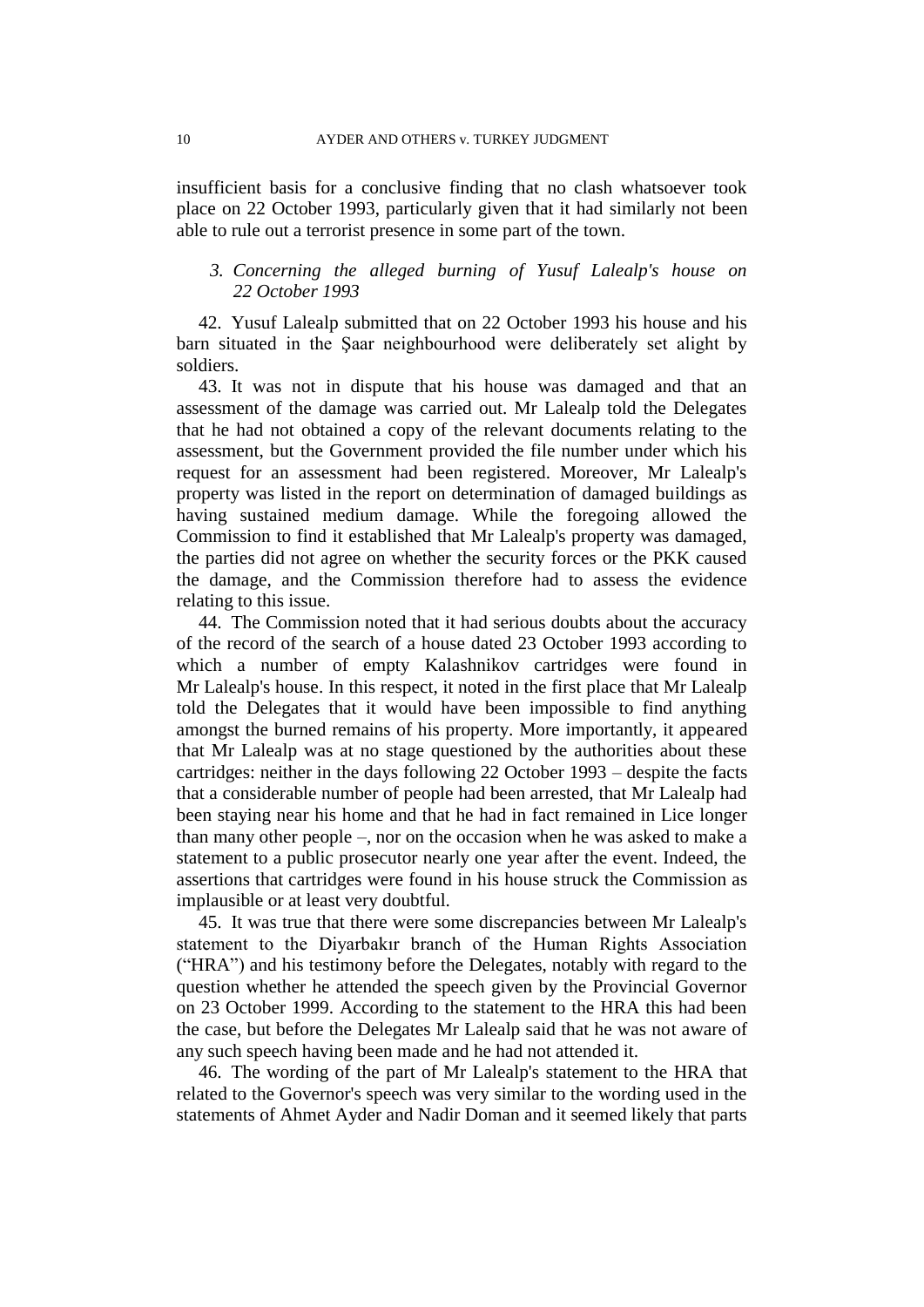of one statement were copied and used in respect of other applicants. The Commission, recalling that it had previously had occasion to remark critically on the accuracy of statements taken by the Diyarbakır branch of the HRA, stressed that it could not be expected to guess at possible explanations for inaccuracies encountered in such statements.

47. The Delegates' general assessment of Mr Lalealp's oral evidence was that it was somewhat confused but, nevertheless, frank and convincing. In their observation of Mr Lalealp's demeanour the Delegates obtained the impression that he was sincere in his testimony and that he was a credible witness. The Delegates were of the opinion that any discrepancies between Mr Lalealp's oral evidence and his statement to the HRA were due more to a lack of attention to particular detail than indicative of any untruthfulness in his account. The Commission was prepared to accept that this might explain why Mr Lalealp told the Delegates that his daughter Süryan had been in his house on 22 October 1993 whereas according to his statement to the HRA Süryan was married and living in Diyarbakır. It appeared in any event from his oral evidence that after the lifting of the curfew Mr Lalealp's family had left Lice and had moved in with his daughter in Diyarbakır so that, regardless of whether Süryan was in Lice or not on 22 October 1993, it did not appear in dispute that her home was in Diyarbakır.

48. While the Commission found that it could not be excluded that on 22 October 1993 a clash took place between the PKK and the security forces and that there could well have been a presence of either PKK or militiamen in the Şaar neighbourhood where Mr Lalealp's house was situated, it did not consider the possibility of such a clash having occurred to be sufficient to cast doubt on the veracity of Mr Lalealp's affirmations regarding the origin of the damage to his property. Moreover, his account was on this point entirely consistent with the allegations made by the other applicants in regard to the destruction of their property.

49. Making a global assessment, the Commission found it established that Mr Lalealp's property and possessions were deliberately burned by security forces on 22 October 1993. As a result of this destruction Mr Lalealp's family moved to Diyarbakır, followed some time later by Mr Lalealp himself.

# *4. Concerning the events in Lice on 23 October 1993 and the alleged burning of the houses of Ahmet Ayder, Nadir Doman, Şevket Biçer and Zeydin Ekmekçi*

50. The Commission noted that it was not in dispute that on the morning of 23 October the shooting had come to an end. It was, moreover, not in dispute that the houses of the applicants Ahmet Ayder, Nadir Doman, Şevket Biçer and Zeydin Ekmekçi in the Kalı neighbourhood were destroyed – this was confirmed by the report on determination of damaged buildings.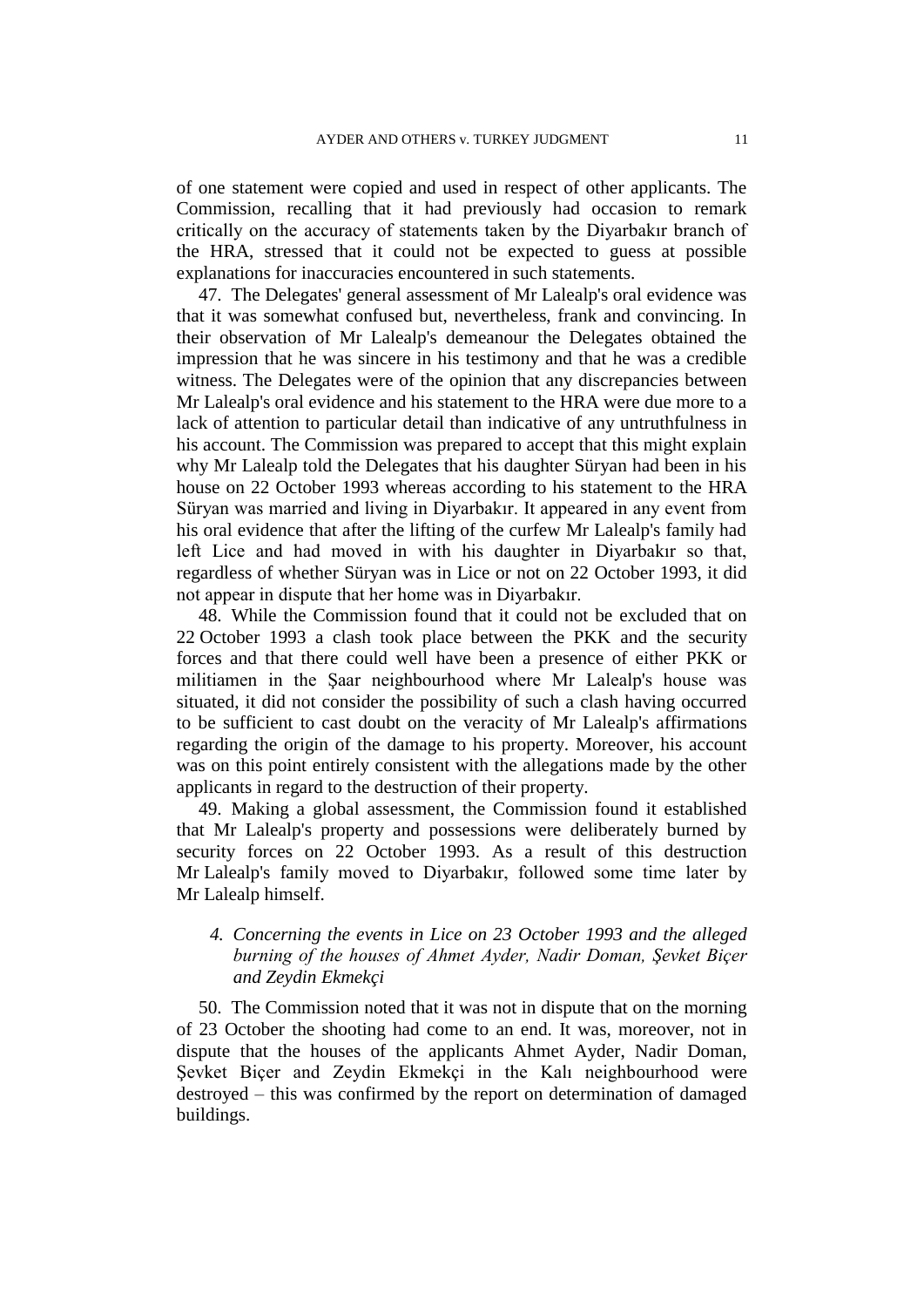51. According to the eye-witness accounts of events on 23 October given by the applicants Ahmet Ayder and Nadir Doman and the witnesses Türkan, Tahir and Bedriye Ekmekçi, Huri Biçer and Leyla Ayder, soldiers came to the Kalı neighbourhood that morning, ordered the people out of their homes and proceeded to set the houses alight. Most of these witnesses also described how the houses were set alight either by a pipe-shaped instrument or by something being thrown into the houses, Huri Biçer mentioning both methods. Ahmet Ayder saw his own house being set on fire by soldiers and Nadir Doman and Leyla Ayder had witnessed this as well. Moreover, Huri Biçer and Türkan, Tahir and Bedriye Ekmekçi saw Ahmet Ayder's house on fire. These witnesses, except for Bedriye Ekmekçi, also saw Nadir Doman's house burning. Türkan and Tahir Ekmekçi saw Şevket Biçer's house on fire. Moreover, Türkan Ekmekçi saw soldiers surrounding the house of Zeydin Ekmekçi the moment this caught fire. Tahir and Bedriye Ekmekçi saw that Zeydin Ekmekçi's house was on fire.

52. Several witnesses told the Delegates that the soldiers who burned the houses had operated in groups. The Commission observed in this respect that teams made up of members of various commando units were active inside the town on the morning of 23 October. According to the commando unit commander Mustafa Küçük these teams carried out searches.

53. Most of the applicants and witnesses concerned stated that before they were made to go to the square in front of the police headquarters, where they were to be addressed by the Provincial Governor, they had been gathered in an area near the school except for the Biçer family who were the last to leave the neighbourhood. Upon their return to the Kalı neighbourhood they found their houses burned down.

54. The Delegates found these applicants and witnesses convincing, even if the evidence of the more elderly ones was at times somewhat confused. The Commission considered that their accounts were detailed and on the whole consistent.

55. The Government's witnesses maintained, however, that no houses were set alight on 23 October but that houses had burned down the previous day as a result of fighting between the PKK and security forces. Yet those inhabitants of the Kalı neighbourhood who appeared before the Delegates and who had been in Lice on 22 and 23 October were adamant that their houses had still been intact at daybreak of that last day. In this respect the Commission found significant the assumption expressed by the police chief constable Mustafa Öztan that the people of Lice would have slept in their own homes in the night of 22 October or perhaps, because they were scared, in the house of a neighbour or of relatives. He appeared to discount the fact that if more than 400 houses had been destroyed in the course of that day it would have been impossible for people to stay in their own homes or those of most of their neighbours and relatives. This also led the Commission to make the observation that in all likelihood there would have been many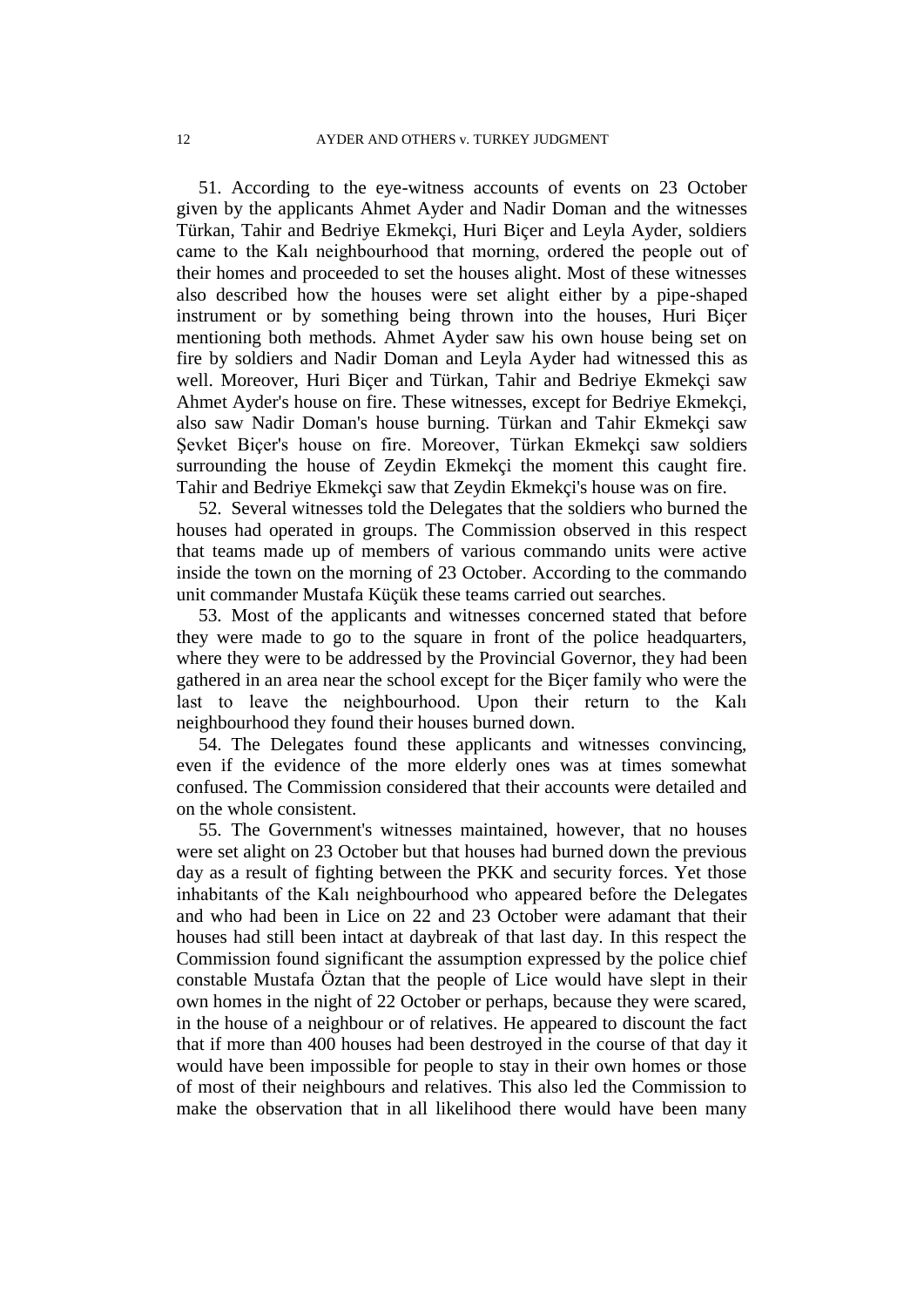more casualties and injured if all of the more than 400 houses that ended up damaged or destroyed had caught fire on 22 October since this implied that a very large number of people would have been out in the open, looking for shelter, perhaps attempting to put out the fires, amidst the heavy gunfire of that day. The testimonies of the afore-mentioned applicants and witnesses before the Delegates, on the contrary, contained convincing accounts of how they had spent the night of 22 October sheltering from gunfire rather than fire. At no stage had this evidence been disputed or any kind of suggestion made as to where these people would have spent the night if they were not where they said they were.

56. The Commission thus accepted that Huri Biçer, for instance, spent the night of 22 October in her brother Şevket's house. Tahir and Bedriye Ekmekçi took shelter in their barn on 22 October and spent the night either in that barn or, as Tahir Ekmekçi stated, in their house – Bedriye not specifically mentioning where she spent the night. Consequently, the destruction of Şevket Biçer's house and Tahir Ekmekçi's house and barn, as documented in the report on determination of damaged buildings must have taken place after 22 October. While this element deprived the account presented by the Government's witnesses of credibility, it rendered that of the four applicants concerned all the more probable.

57. Having regard to the evidence as a whole, the Commission found that the property and possessions in Lice of the applicants Ahmet Ayder, Nadir Doman, Şevket Biçer and Zeydin Ekmekçi were deliberately burned by security forces on 23 October 1993. This led to these applicants and their families leaving the town.

#### *5. Concerning the investigation at the domestic level*

58. The Commission noted that no investigation was lodged into allegations of wrongdoing on the part of the security forces until the present application was referred to the respondent Government, despite the fact that a number of Government witnesses told the Delegates that, not long after the incident, they had become aware of the existence of allegations that houses had been burned deliberately by security forces. Police chief constable Mustafa Öztan had read reports to that effect in the newspapers and judge Gürcan Acar had heard women voice such accusations while he was carrying out damage assessments, but neither man appeared to have seen any cause to inform the public prosecutor. Şahap Yaralı had also been apprised of these allegations through newspaper- and television reports. In the light of this evidence, Mr Acar's statement that no newspapers were available appeared untrue.

59. The applicants Ahmet Ayder and Yusuf Lalealp stated that they went to the public prosecutor's office but that they did not receive any help. However, public prosecutor Mehmet Dabak told the Delegates that he had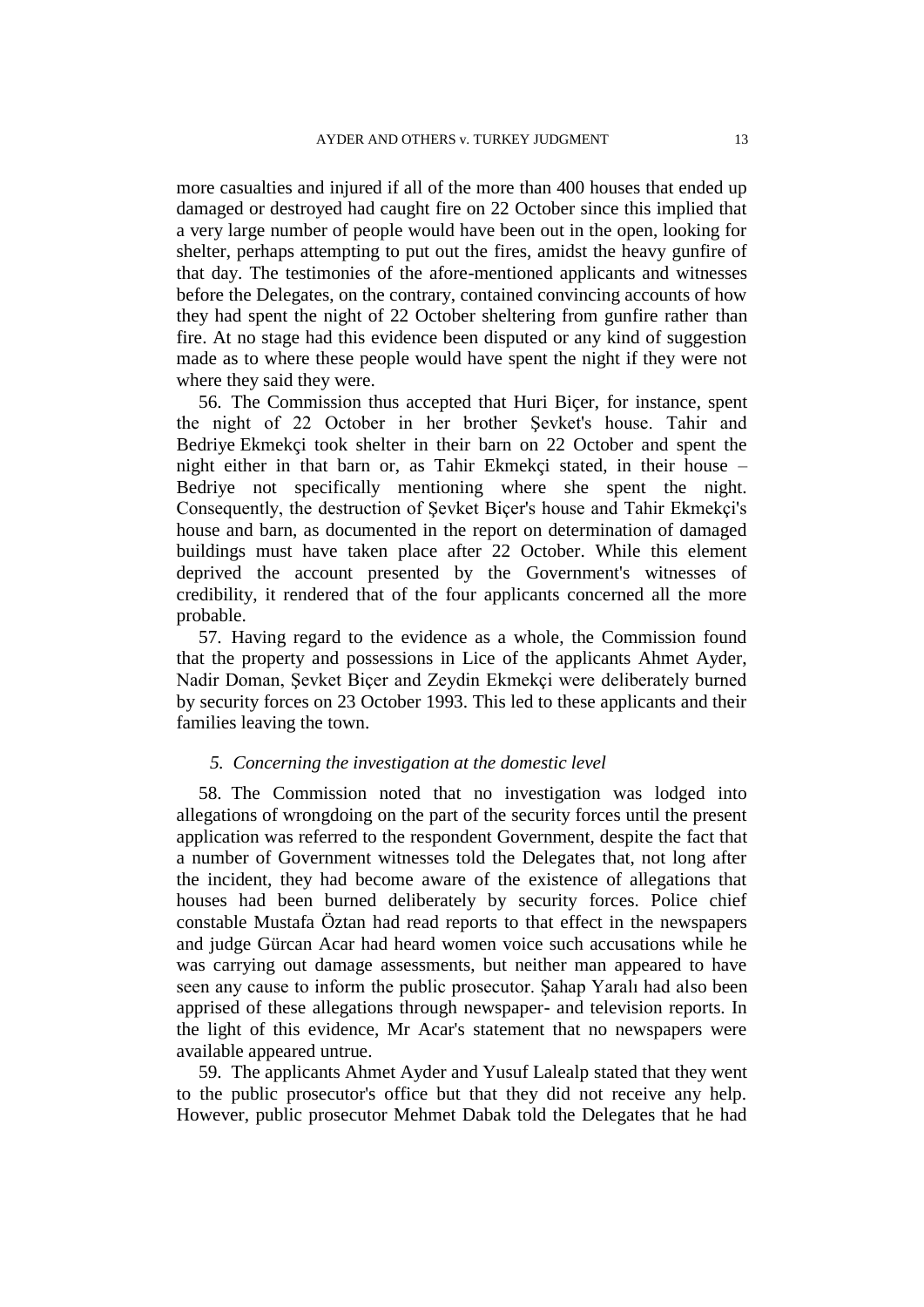not received any complaints of security forces deliberately having burned down houses. Even though the Commission could not rule out the possibility, put forward by Mr Dabak, that people had in fact gone to the judge of the Magistrates' Court rather than to him, it found it nevertheless peculiar that Mr Dabak would not have read about allegations of wrongdoing by the security forces in the newspapers whereas Messrs Öztan and Yaralı had. It is clear that various newspapers reported the allegations and the Commission was less than impressed with Mr Dabak's statement that he would have made enquiries into the underlying facts of such reports had he read them.

60. The Commission further observed that the investigation launched after the present application was brought to the attention of the Government, and which ended with a decision of non-prosecution being taken by the Lice District Administrative Council, still did not address the complaints of four of the five applicants, namely that their houses had been burned on 23 rather than 22 October 1993. Finding that he lacked jurisdiction, Lice public prosecutor Mustafa Küçüköz referred the investigation to the District Administrative Council, after having obtained statements from four of the applicants. Yunus Nebioğlu, who was in charge of the subsequent investigation, requested the police to take statements from the applicants but it appeared that he drew up his report on the matter at a time when a statement from only one of the applicants, Zeydin Ekmekçi, had in fact been taken. The Commission noted that although this statement contains a very clear accusation of wrongdoing on the part of the security forces, Mr Nebioğlu did not judge it necessary to hear any security force personnel. From the text of his report and his testimony before the Delegates, it seemed to the Commission that his attitude towards the complaints brought by the applicants was seriously prejudiced and that these complaints did not receive serious consideration.

61. In conclusion, the Commission found that no effective investigation was carried out.

# **E. Evidence given by Gürcan Acar and İbrahim Şahin to the Commission's Delegates**

62. The following are excerpts from the summary of the oral evidence as set out in the Commission's report (§§ 278-290), given to the Commission's Delegates by Gürcan Acar, a judge in the Lice Magistrates' Court at the relevant time:

"Some 300 or 400 applications for damage assessment had subsequently been filed. Such an assessment could only be carried out if a person requested it, and the findings of the on-site inspection would serve as the basis for any future law-suit.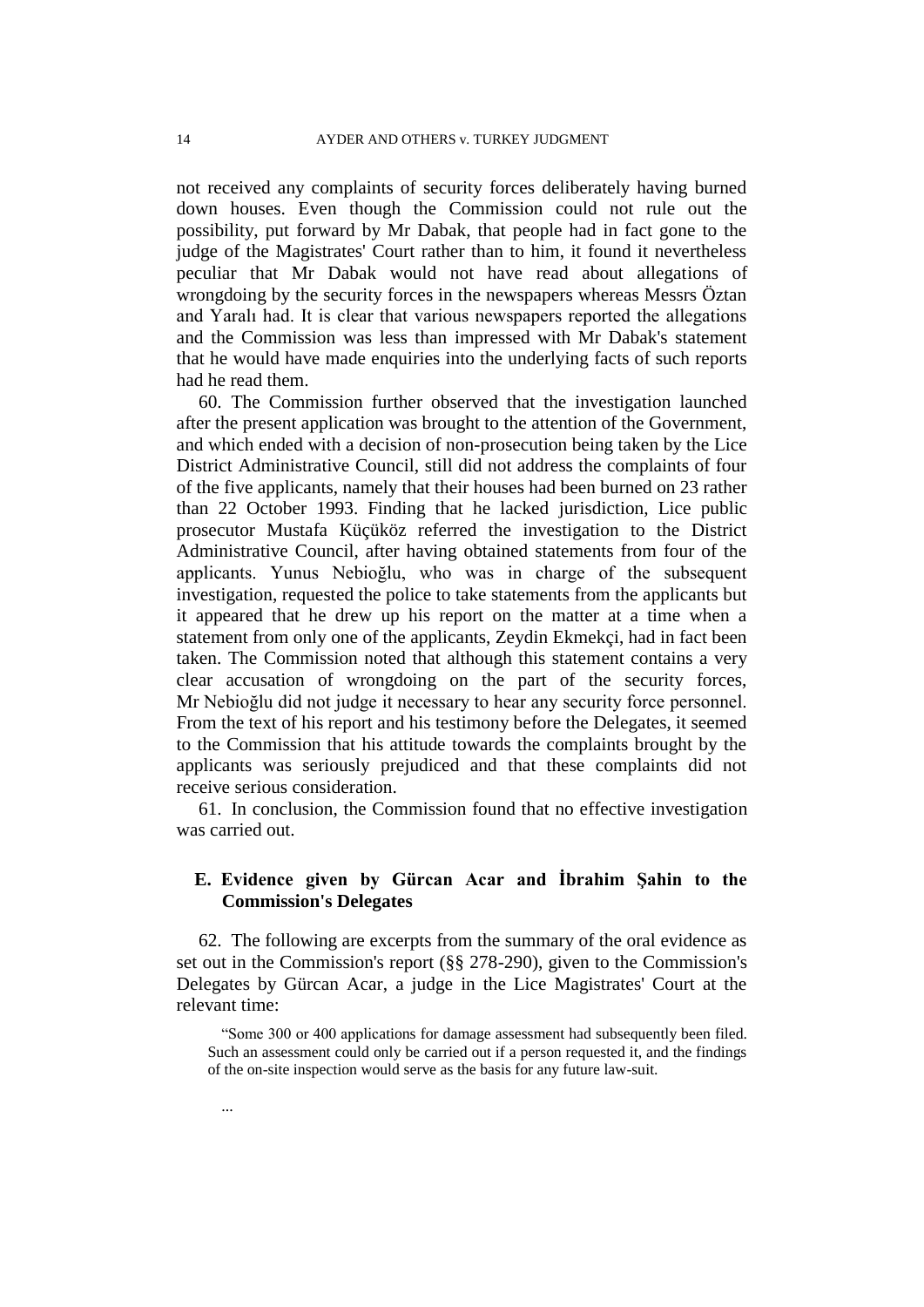The owners of the property had received a copy of the damage assessment report. Such a report constituted evidence. A claim for compensation could subsequently be filed with the administrative courts. Not all the people had understood this. Some had thought that they were going to receive material assistance or money directly from him. Although he had not been obliged to do so, he had usually attempted to explain that they had to apply to the administrative courts.

He did not know if any other teams had collected evidence as to the cause of the fires. He did, however, think that a team came from the office of the Provincial Governor to establish the extent of the destruction to property."

63. The following are excerpts from the summary of the oral evidence as set out in the Commission's report (§§ 317-327), given to the Commission's Delegates by İbrahim Şahin, Governor of Diyarbakır province at the relevant time:

"He had gone to Lice a little after midday on 23 October 1993. He had informed the security forces less than an hour beforehand that he wanted to find out about the problems of the citizens and determine in what way they could be helped. ... He had ... found a group of 200-300 people waiting for him in an open area near the police headquarters. He assumed that they had been told by the security forces that they could ask him for assistance. ...

Using a car microphone he had then made a speech in which he had emphasised the harmfulness of terrorism. He had assured the people that the State would compensate all the damage they had suffered.

All the people had asked for was for their damage to be repaired. He had sent two technical committees to Lice to have the damage suffered by each and every person determined. He had ordered for the shops to be repaired. In order to secure normal living conditions he had given priority to the shops. ...

The damage assessment which he had ordered only concerned buildings and not the contents of those buildings. Within the limits of the budget of the province he had provided the necessary help. He had subsequently sent the assessments to Ankara and had asked the Government for assistance...."

#### **F. Documents relating to damage assessment**

64. In the proceedings before the Commission, the applicants submitted a "Report on Determination of Damaged Buildings", which had been given to the HRA by the Lice public prosecutor. The third section of this report lists 402 owners of 436 private homes and/or stables and the extent of damage sustained by these properties (the preceding sections of the report concern commercial premises and public buildings). According to this section of the report, the houses of Ahmet Ayder (spelled Aydaş), Nadir Doman (spelled Duman) and Şevket Biçer were destroyed, the house and stable of Zeydin Ekmekçi were destroyed, and the house of Yusuf Lalealp sustained medium damage.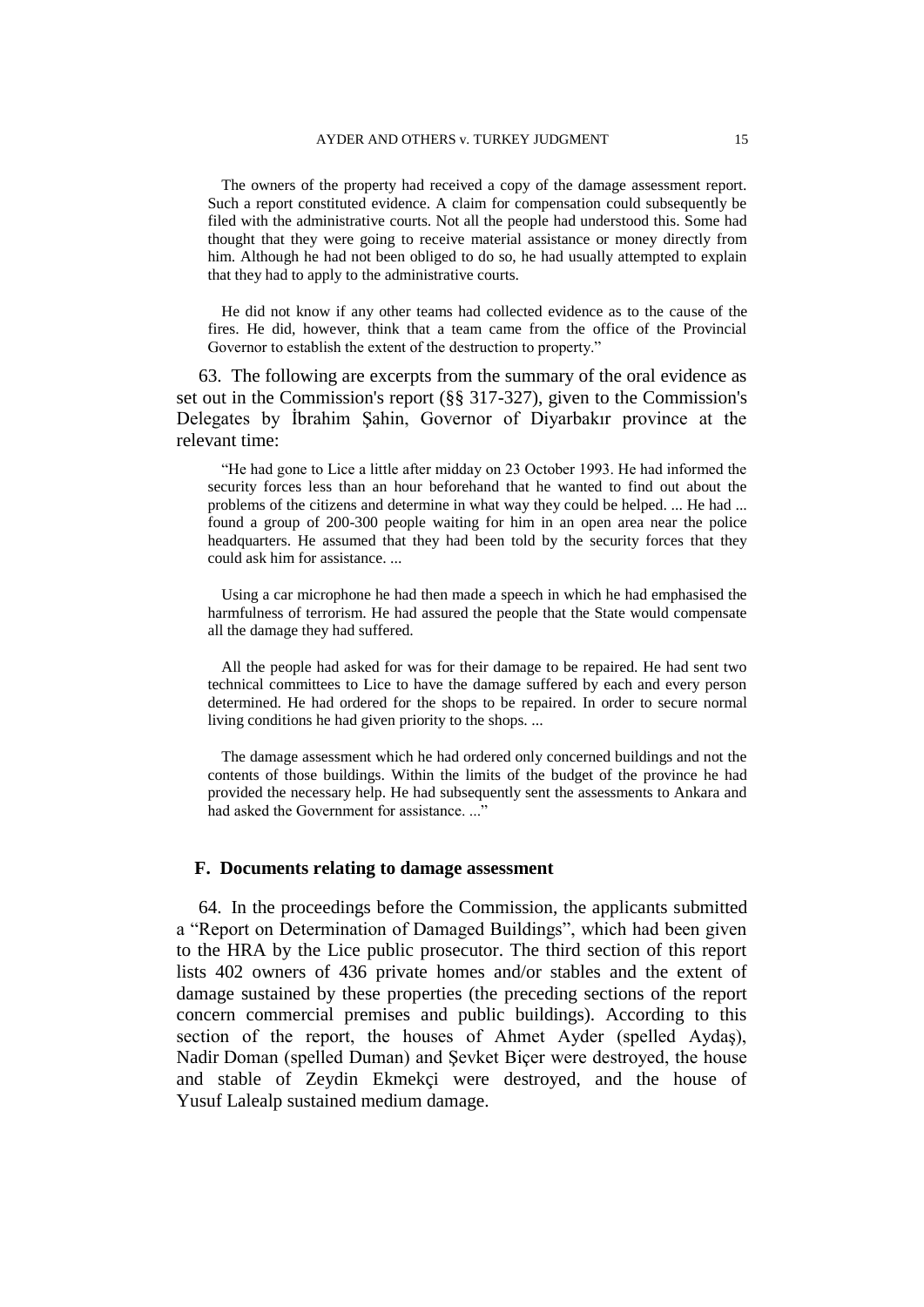65. In the proceedings before the Commission the applicants, apart from Yusuf Lalealp, also submitted experts' reports relating to the inspections carried out at their request by a judge of the Lice Magistrates' Court and an independent expert. These inspections were aimed at establishing that the roof and walls of their houses had burned down and collapsed, that their possessions inside the houses had burned, as well as at the identification of the remains.

66. On 30 August 2000, and again on 5 January 2001, the Government submitted the documents of this damage assessment procedure "in relation to the properties of Yusuf Lalealp".

# II. RELEVANT DOMESTIC LAW AND PRACTICE

## **A. State of emergency**

67. Since approximately 1985, serious confrontations have occurred in the south-east of Turkey between the security forces and members of the PKK (Workers' Party of Kurdistan). This confrontation has claimed the lives of thousands of civilians and members of the security forces.

68. Two principal decrees relating to the south-eastern region have been made under the Law on the State of Emergency (Law no. 2935, 25 October 1983). The first, Decree no. 285 (10 July 1987), established a regional governorship of the state of emergency in ten of the eleven provinces of south-eastern Turkey, including Diyarbakır. Under Article 4 (b) and (d) of the Decree, all private and public security forces and the Gendarmerie Public Peace Command are at the disposal of the Regional Governor.

69. The second, Decree no. 430 (16 December 1990), reinforced the powers of the Regional Governor, for example to order transfers out of the region of public officials and employees, including judges and prosecutors, and provided in Article 8:

"No criminal, financial or legal responsibility may be claimed against the state of emergency regional governor or a provincial governor within a state of emergency region in respect of their decisions or acts connected with the exercise of the powers entrusted to them by this Decree, and no application shall be made to any judicial authority to this end. This is without prejudice to the rights of individuals to claim an indemnity from the State for damage suffered by them without justification."

According to the applicants, this Article grants impunity to the governors and reinforces the powers of the regional governor to order the permanent or temporary evacuation of villages, to impose residence restrictions and to enforce the transfer of people to other areas. Damage caused in the context of the fight against terrorism would be "with justification" and therefore immune from suit.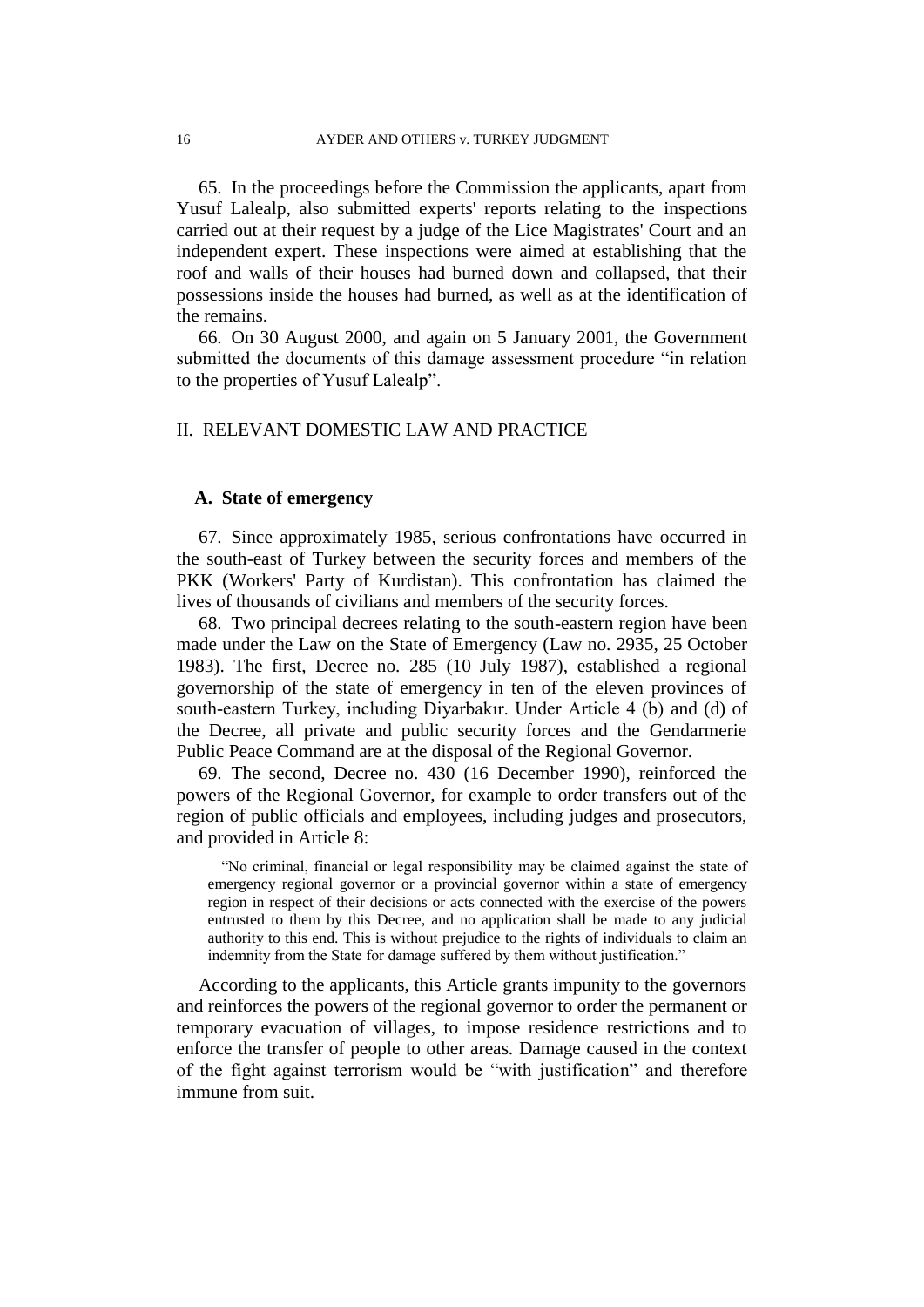#### **B. Constitutional provisions on administrative liability**

70. Article 125 §§ 1 and 7 of the Constitution provides as follows:

"All acts or decisions of the authorities are subject to judicial review...

The authorities shall be liable to make reparation for all damage caused by their acts or measures."

71. This provision is not subject to any restrictions even in a state of emergency or war. The latter requirement of the provision does not necessarily require proof of the existence of any fault on the part of the administration, whose liability is of an absolute, objective nature, based on the theory of "social risk". Thus, the administration may indemnify people who have suffered damage from acts committed by unknown or terrorist authors when the State may be said to have failed in its duty to maintain public order and safety, or in its duty to safeguard individual life and property.

72. Proceedings against the administration may be brought before the administrative courts, whose proceedings are in writing.

## **C. Criminal law and procedure**

73. The Criminal Code makes it a criminal offence:

– to make an unlawful search of an individual's home (Articles 193 and 194);

– to commit arson (Articles 369, 370, 371, 372), or in case human life is endangered aggravated arson (Article 382);

– to commit arson unintentionally by carelessness, negligence or inexperience (Article 383); or

– to damage another's property intentionally (Articles 526 *et seq*.).

74. For all these offences complaints may be lodged, pursuant to Articles 151 and 153 of the Code of Criminal Procedure, with the public prosecutor or the local administrative authorities. A public prosecutor who is informed by any means whatsoever of a situation that gives rise to the suspicion that an offence has been committed is obliged to investigate the facts in order to decide whether or not to bring a prosecution (Article 153). Complaints may be made in writing or orally. A complainant may appeal against the decision of the public prosecutor not to institute criminal proceedings.

75. If the suspected authors of the contested acts are military personnel, they may also be prosecuted for causing extensive damage, endangering human lives or damaging property, if they have not followed orders in conformity with Articles 86 and 87 of the Military Code. In these circumstances proceedings may be initiated by the (non-military) persons concerned before the competent authority under the Code of Criminal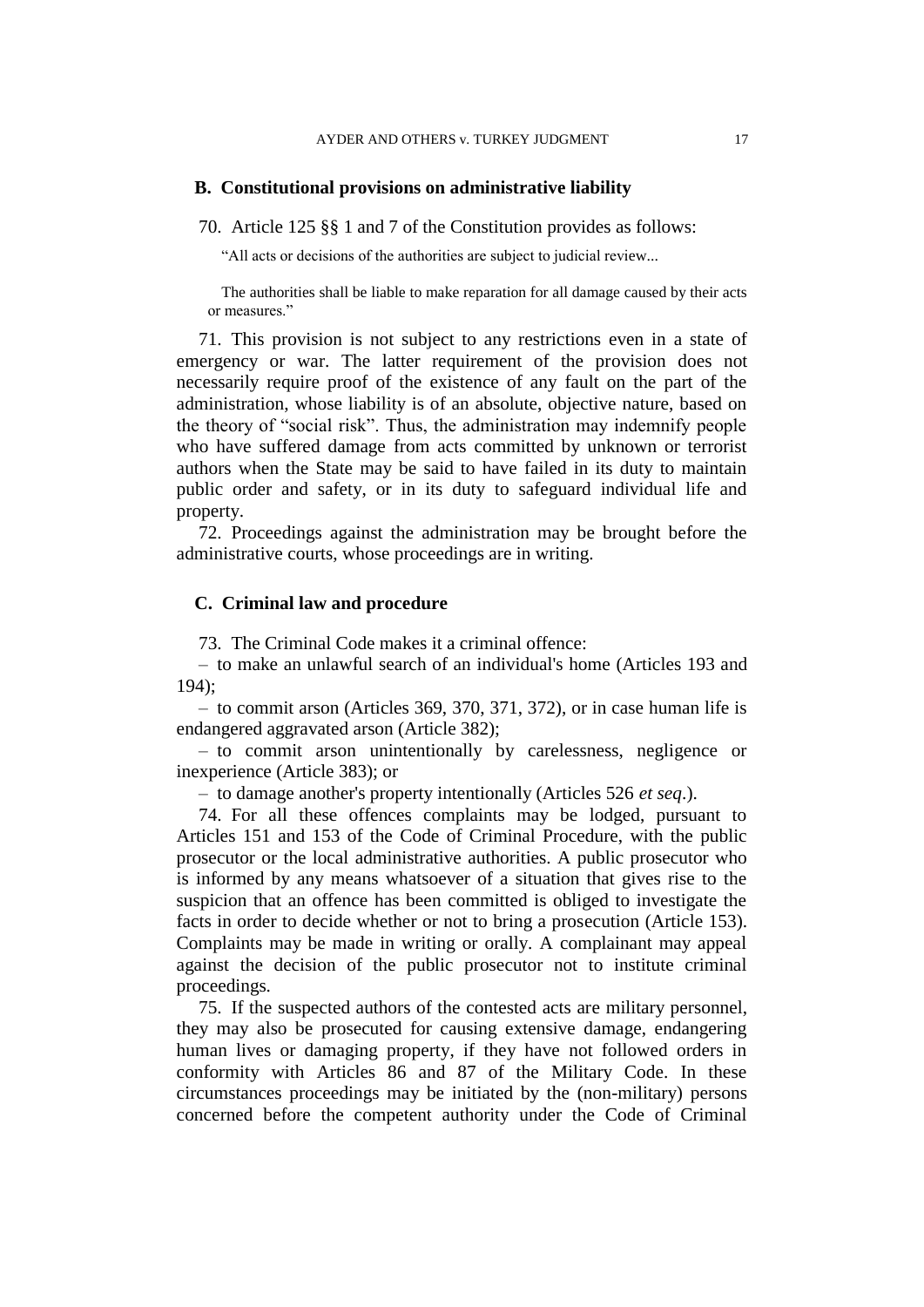Procedure, or before the suspected persons' hierarchical superior (Articles 93 and 95 of Law 353 on the Constitution and the Procedure of Military Courts).

#### **D. Civil-law provisions**

76. Any illegal act by civil servants, be it a crime or a tort, which causes material or moral damage may be the subject of a claim for compensation before the ordinary civil courts. Pursuant to Article 41 of the Code of Obligations, an injured person may file a claim for compensation against an alleged perpetrator who has caused damage in an unlawful manner whether wilfully, negligently or imprudently. Pecuniary loss may be compensated by the civil courts pursuant to Article 46 of the Code of Obligations and compensation for non-pecuniary or moral damage awarded under Article 47. Damage caused by terrorist violence may be compensated out of the Aid and Social Solidarity Fund.

## **E. Impact of Decree no. 285**

77. In the case of alleged terrorist offences, the public prosecutor is deprived of jurisdiction in favour of a separate system of State security prosecutors and courts established throughout Turkey.

78. The public prosecutor is also deprived of jurisdiction with regard to offences allegedly committed by members of the security forces in the state of emergency region. Decree no. 285, Article 4 § 1, provides that all security forces under the command of the Regional Governor (see paragraph 68 above) shall be subject, in respect of acts performed in the course of their duties, to the Law of 1914 on the prosecution of civil servants. The Law of 1914 has been replaced by another law in the meantime. Thus, any prosecutor who receives a complaint alleging a criminal act by a member of the security forces must make a decision declining jurisdiction and transfer the file to the Administrative Council. These councils are made up of civil servants, chaired by the Governor. A decision by the Council not to prosecute is subject to an automatic appeal to the Supreme Administrative Court. Once a decision to prosecute has been taken, it is for the public prosecutor to investigate the case.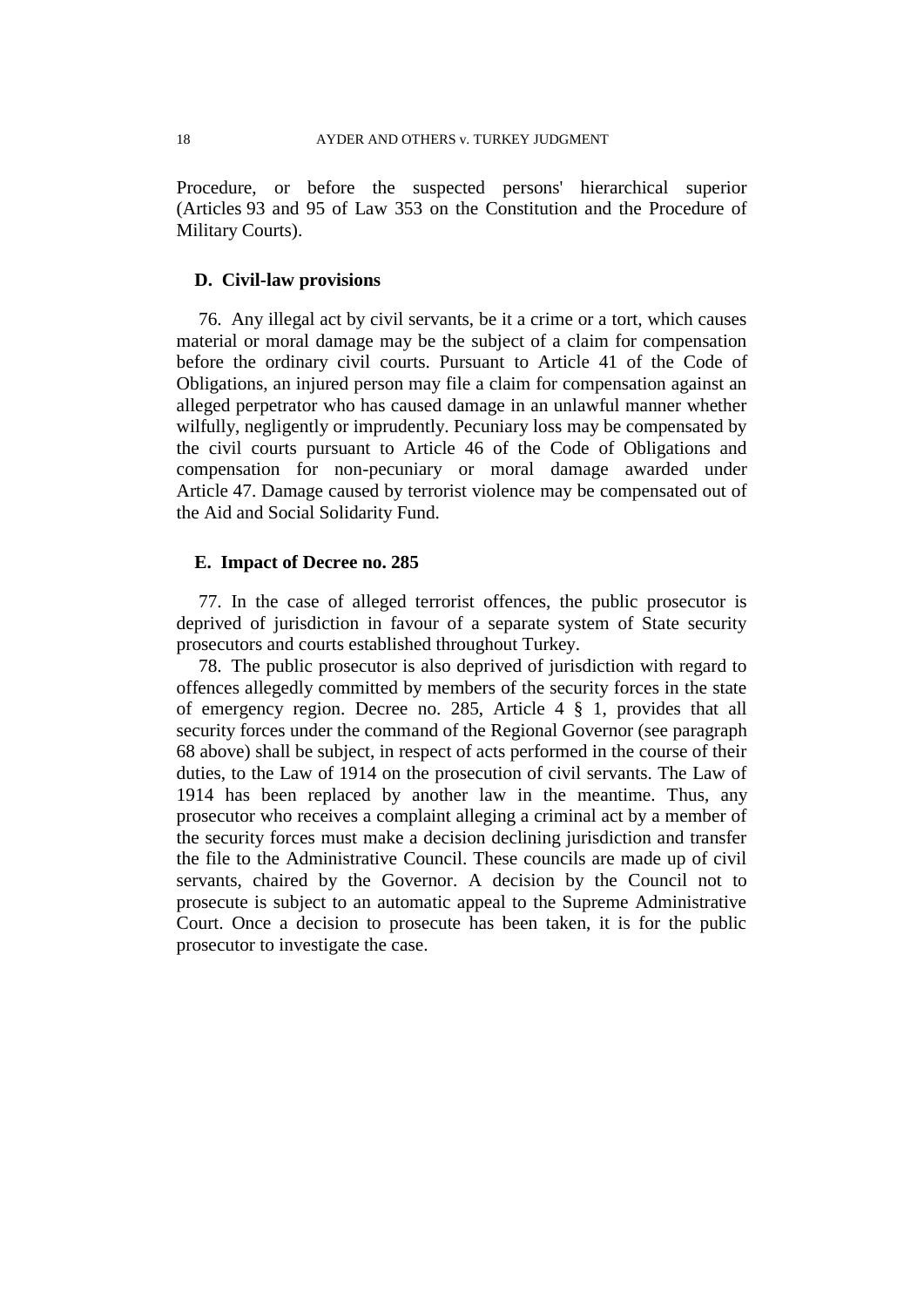# THE LAW

#### I. THE COURT'S ASSESSMENT OF THE FACTS

79. The Court reiterates its settled case-law that under the Convention system prior to 1 November 1998 the establishment and verification of the facts was primarily a matter for the Commission (former Articles 28 § 1 and 31). While the Court is not bound by the Commission's findings of facts and remains free to make its own assessment in the light of all the material before it, it is however only in exceptional circumstances that it will exercise its powers in this area (see, among other authorities, *Timurtaş v. Turkey*, no. 23531/94, § 63, ECHR 2000-VI).

80. Whereas the applicants accepted the Commission's findings of fact, the Government disputed them. They qualified the Commission's approach to the evidence as selective, arguing that undue weight had been given to the evidence of the applicants and the other inhabitants of Lice who testified before the Delegates. If, as it should have done, the Commission had meticulously analysed the verbatim records of the fact-finding mission, it would have become clear that the evidence given by these persons was improbable, inconsistent and contradictory. According to the Government, the applicants and their witnesses – simple and credulous people – had been instructed by the applicants' lawyers to learn by heart a false account of events in Lice, following the publication in *Özgür Gündem*, a newspaper close to the PKK, of allegations to the effect that no terrorist attack had taken place in Lice on 22 October 1993. The Government regretted that the Commission had disregarded the evidence given by public servants, whose testimonies were consistent, corroborative and were based on detailed knowledge of events.

81. The Government identified three areas in particular where contradictory evidence had been given. Firstly, the applicants had presented the Commission's Delegates with differing accounts of the number of helicopters in the skies over Lice on 22 October 1993, with one applicant saying there had been one helicopter, another insisting there had been six and a third not mentioning any at all. Also, some of the applicants alleged that shots had been fired or bombs had been dropped on Lice from the helicopters. Their testimony was in stark contrast to the clear explanations provided by police chief constable Mustafa Öztan and gendarme commander Şahap Yaralı as to the number and role of the helicopters.

Secondly, the argument of the applicants that no terrorists were present in Lice on 22 October 1993 was shown to be untenable in the light of the testimony of Mr Öztan who had related in detail and without any contradictions how PKK terrorists had ensconced themselves in the courtyard of the mosque.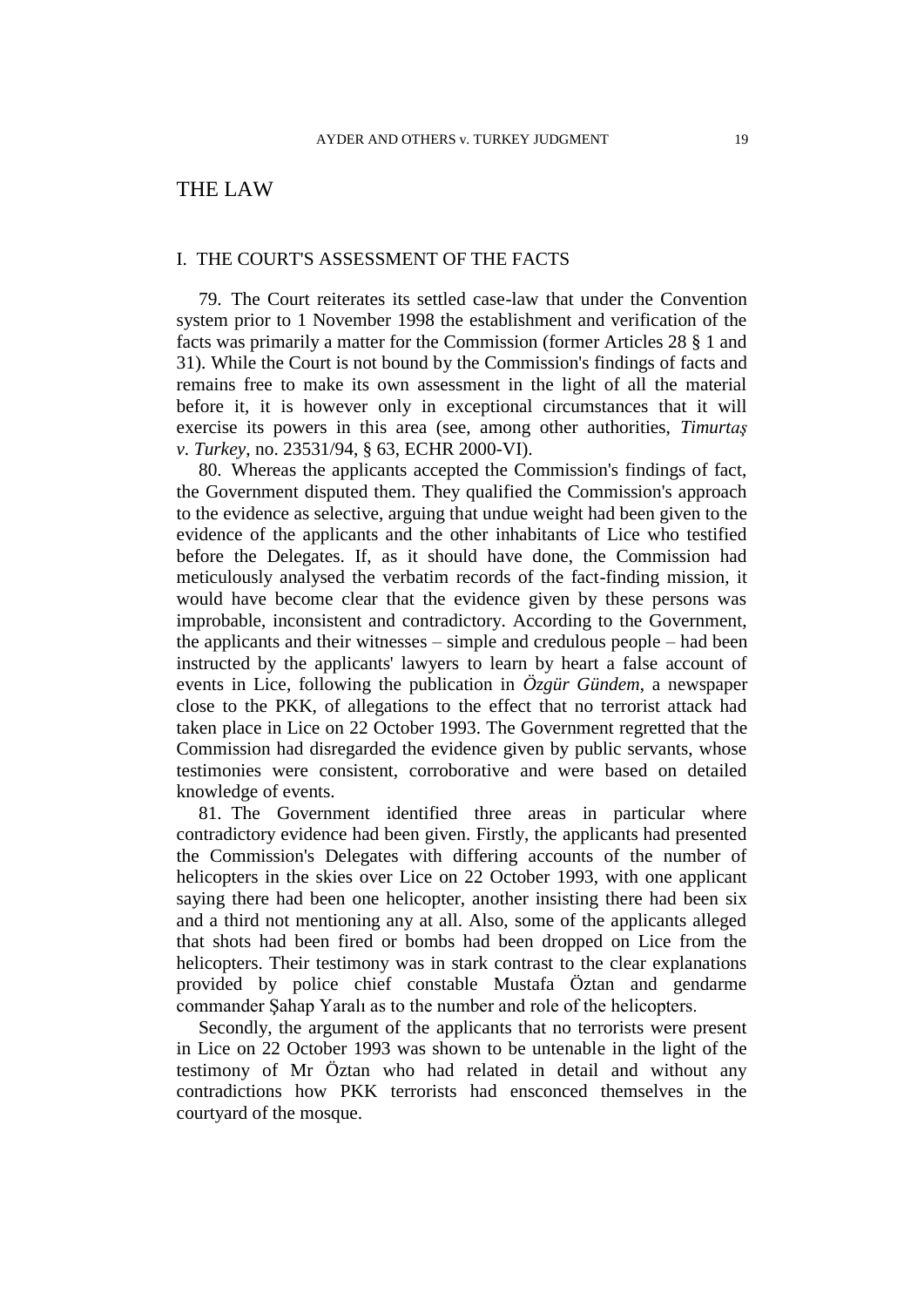Thirdly, the applicants and their witnesses had been unable to provide a consistent account of the way in which houses had caught or been put on fire. Gunshots were mentioned, but also inflammable liquids and powders, as well as rockets.

82. The Court does not share the misgivings of the Government. It notes that the Commission reached its findings of fact after a delegation had heard evidence over a period of five days in Ankara. It considers that the Commission approached its task of assessing the evidence with the requisite caution, giving detailed consideration to the elements which supported the applicants' claims and those which cast doubt on their credibility. Thus, on the basis of the evidence presented to  $it$  – but contrary to what the applicants claimed –, the Commission found, for example, that it could not be excluded that there had been a terrorist presence in Lice on 22 October 1993. It follows already from this finding alone that the Government's position that no account was taken of evidence submitted by their officials does not stand up. The Court further does not hold with the premise which the Government appear to put forward, namely that where part of an applicant's allegation is not found proved, the entirety of that applicant's claims is invalidated. There is even less room for the application of such a premise in the present case where the Commission's Delegates did not express any doubts as to the general trustworthiness and reliability of the applicants and their witnesses. On the contrary, the Delegates found the applicants Ayder, Doman, Biçer, Ekmekçi and their witnesses convincing – even if the evidence of the more elderly witnesses was at times somewhat confused. The Commission considered that their accounts were detailed and on the whole consistent (see paragraph 54 above). The applicant Lalealp's oral evidence was described as somewhat confusing, but nevertheless frank and convincing. The Delegates considered that he was sincere in his testimony and adjudged him to be a credible witness (see paragraph 47 above). Police chief constable Öztan, on the other hand, was described as an evasive and rather reticent witness (see paragraph 35 above).

83. The Court can also not detect any deficiencies in the Commission's assessment of the evidence relating to the manner in which houses were set alight and the presence of helicopters, the Commission's analysis of the latter issue being especially detailed. The Court would remark that it does not behove the Government to criticise the Commission's efforts in respect of this particular issue, given that they refused to comply with the request for the operational orders issued to the helicopter forces on 22 October 1993 to be made available (see paragraph 36 above).

84. In sum, the Court finds that the criticisms made by the Government do not raise any matter of substance which might warrant the exercise of its own powers of verifying the facts. In these circumstances, the Court accepts the facts as established by the Commission.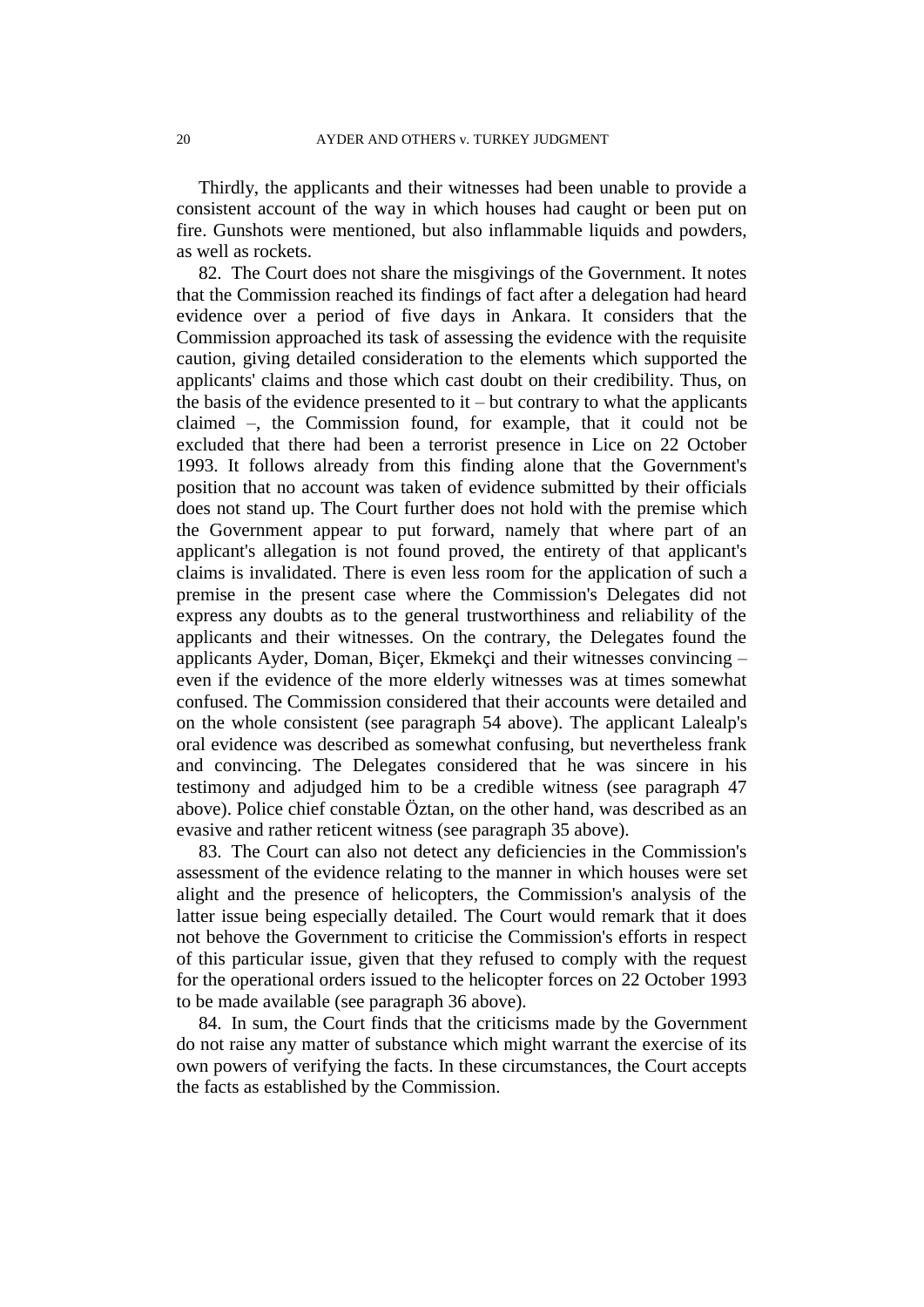# II. THE GOVERNMENT'S PRELIMINARY OBJECTIONS

# **A. Article 34 of the Convention**

85. In their reply to the applicants' observations (see paragraph 7 above), the Government argued, by way of a "preliminary observation", that the individual right of petition as laid down in Article 34 of the Convention did not allow for applications to be lodged on behalf of other persons, as the applicants in the present case had done in respect of their spouses and independent children and, in the case of Şevket Biçer, also in respect of his younger sister (see paragraph 1 above). In the Government's view, extending the group of applicants in this manner was abusive and was aimed at obtaining a higher amount of just satisfaction.

86. The Court notes that it does not transpire from the material before it that the Government raised this objection prior to the Commission's decision of 15 May 1995 declaring the application admissible – or indeed at any stage of the proceedings before the Commission. It notes from the Commission's decision on the admissibility of the application that the Government were granted an extended time-limit by which to comment on the issue of admissibility. Notwithstanding this facility, they failed to submit any observations on this particular issue. They are therefore estopped from raising objections to the admissibility of the application before the Court (see *Loizidou v. Turkey*, judgment of 23 March 1995 (*preliminary objections*), Series A no. 310, p. 19, § 44). Accordingly, this preliminary objection must be dismissed.

# **B. Non-exhaustion of domestic remedies**

87. The Government, as they had done at the admissibility stage before the Commission, stressed that in the absence of any attempts by the applicants to raise their Convention grievances before a domestic authority they could not be regarded as having exhausted domestic remedies as required by Article 35 § 1 of the Convention. The Government pointed to the availability of administrative, civil as well as criminal-law remedies in the Turkish legal system. This system had been short-circuited by the Human Rights Association, which had done nothing to encourage the applicants to have recourse to these remedies.

There were numerous cases decided by administrative courts establishing that the State would be held liable for compensation where its agents had destroyed property. Examples of such cases had been made available to the Court in the past (see *Akdivar and Others v. Turkey*, judgment of 16 September 1996, *Reports of Judgments and Decisions* 1996-IV, p. 1207, § 57) and the Government submitted a number of similar decisions in the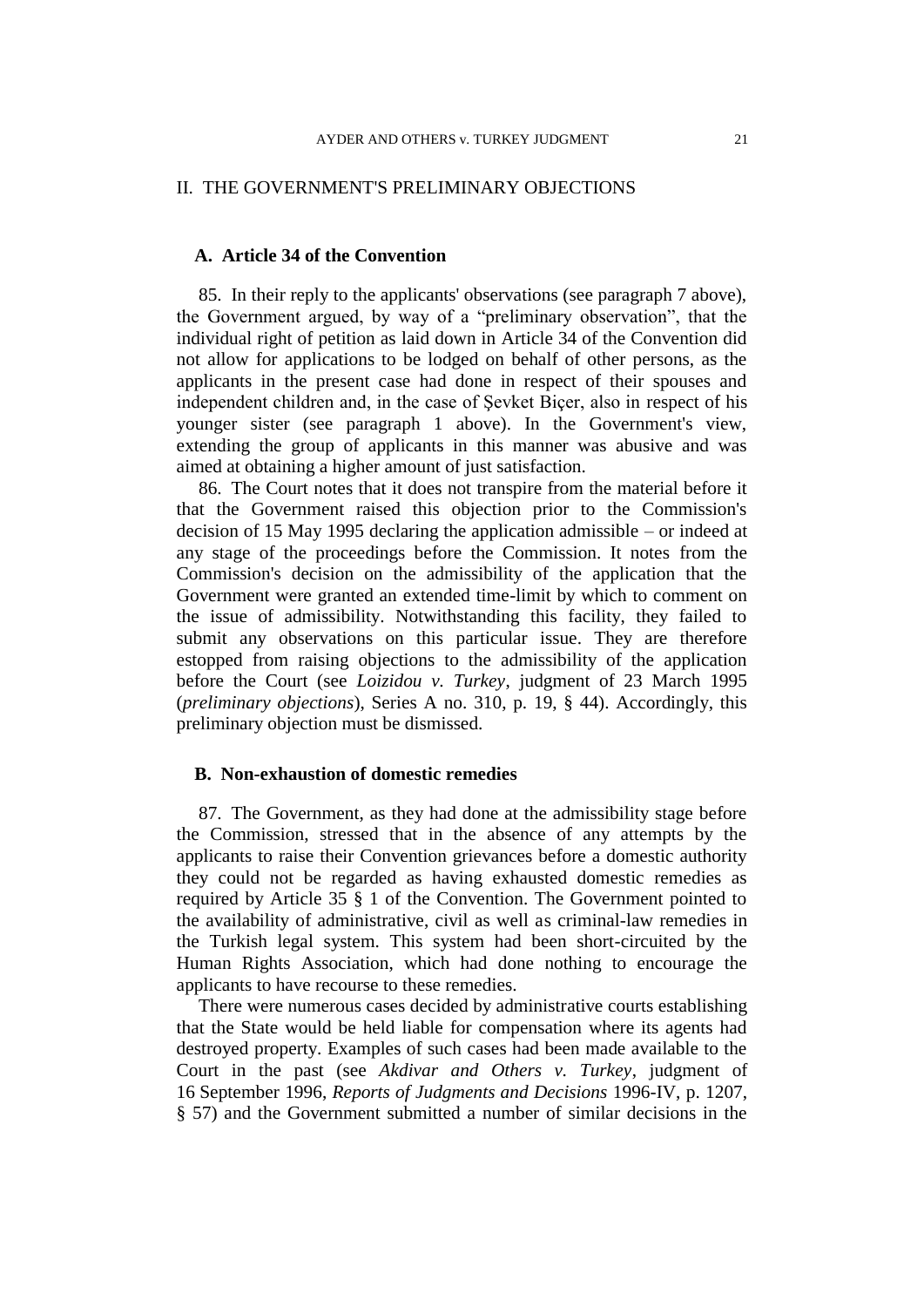present proceedings. These included two decisions taken by the Diyarbakır Administrative Court, awarding compensation to plaintiffs for, respectively, "the death of the plaintiffs' son/brother which occurred as a result of the security forces responding to the attack staged by terrorists on Lice district on 22 October 1993" (decision no. 1996/485 on file no. 1995/457, 14 June 1996), and "the destruction of the plaintiff's household goods which had caught fire during an armed clash between terrorists and the security forces in Lice on 22-23 October 1993" (decision no. 1996/788 on file no. 1994/482, 20 November 1996). Moreover, whilst enabling plaintiffs to obtain compensation for all damage they had suffered, this remedy did not require them to prove that the acts which had caused the damage were imputable to the State.

88. The Government further emphasised that, following events in Lice, the authorities – of their own motion, as was confirmed by Provincial Governor İbrahim Şahin – had quickly proceeded to establish the damage in order to facilitate the administrative courts' task of awarding compensation. In addition, an investigation into the events had been carried out in accordance with legal provisions, which had concluded with a decision of non-prosecution being taken by the Lice District Administrative Council.

89. The applicants, in their memorial, relied on their reply to the Government's observations at the pre-admissibility stage of the proceedings before the Commission. In that reply they argued that any purported remedy was illusory, inadequate and ineffective.

90. The Commission, in its decision on admissibility (see paragraph 4 above), determined that the applicants were absolved from the obligation of pursuing the remedies put forward by the Government in the absence of concrete examples of those remedies working in cases comparable to those of the applicants.

91. The Court reiterates that the rule of exhaustion of domestic remedies referred to in Article 35 § 1 of the Convention obliges those seeking to bring their case against the State before an international judicial or arbitral organ to use first the remedies provided by the national legal system. However, there is no obligation under Article 35 § 1 to have recourse to remedies which are inadequate or ineffective. In addition, according to the "generally recognised rules of international law", there may be special circumstances which absolve the applicant from the obligation to exhaust the domestic remedies at his or her disposal; one such reason being the failure of the national authorities to undertake an investigation or offer assistance in response to serious allegations of misconduct or infliction of harm by State agents (see *Akdivar and Others*, cited above, §§ 65-69, and *Selçuk and Asker v. Turkey*, judgment of 24 April 1998, *Reports* 1998-II, p. 907, § 65).

92. The application of the rule of exhaustion must make due allowance for the fact that it is being applied in the context of machinery for the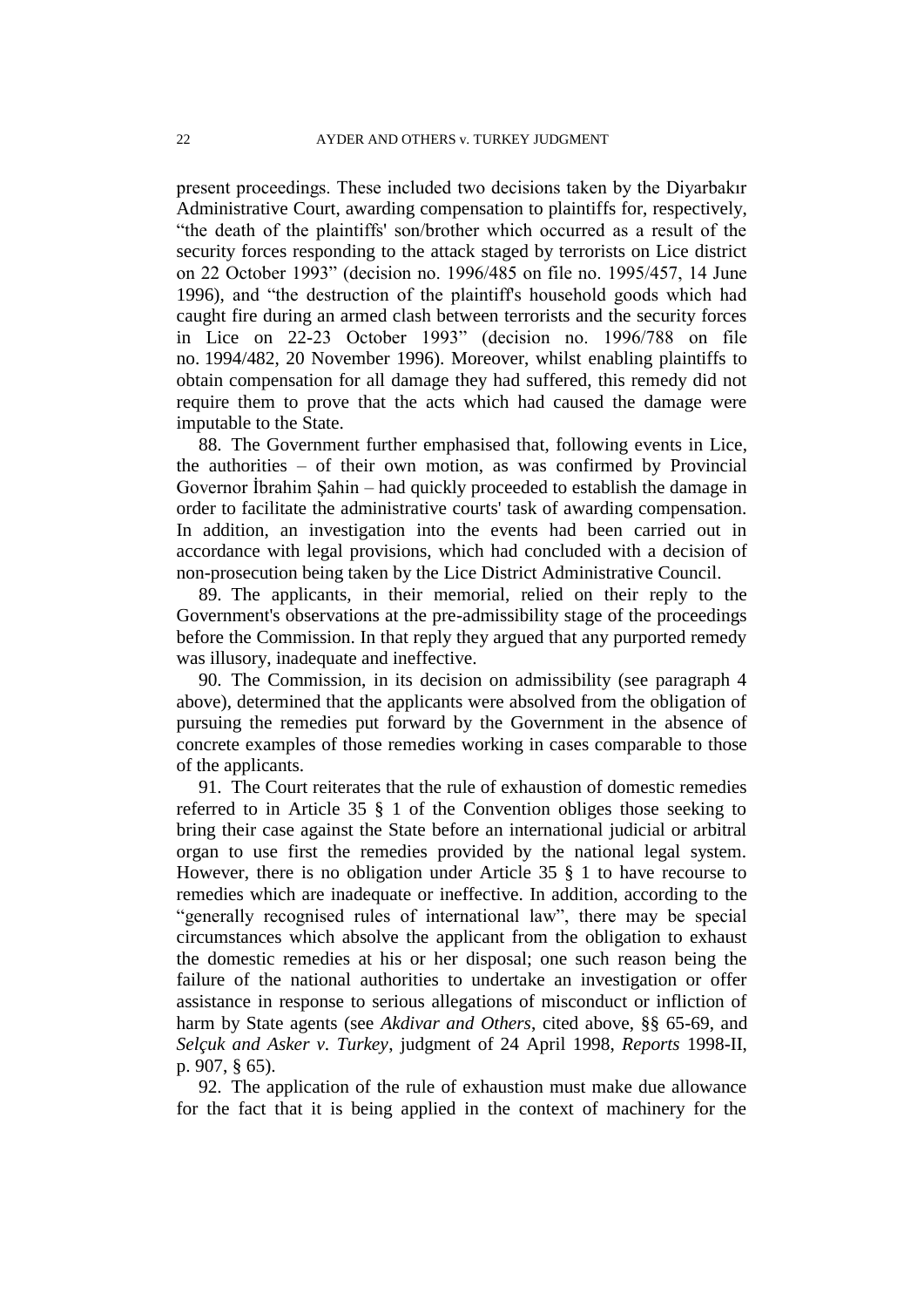protection of human rights that the Contracting Parties have agreed to set up. Accordingly, the Court has recognised that Article 35 § 1 must be applied with some degree of flexibility and without excessive formalism. The rule is neither absolute nor capable of being applied automatically. In reviewing whether it has been observed it is essential to have regard to the particular circumstances of each case. This means, amongst other things, that the Court must take realistic account of the general legal and political context in which the remedies operate, as well as the personal circumstances of the applicant (see *Menteş and Others v. Turkey*, judgment of 28 November 1997, *Reports* 1997-VIII, p. 2707, § 58).

93. Regard must therefore be had in this case to the situation which existed in south-east Turkey at the time of the events complained of by the applicants, which was characterised by violent confrontations between the security forces and members of the PKK (*ibid.*). In such a situation, as the Court has recognised in previous cases, there may be obstacles to the proper functioning of the system of the administration of justice (see *Akdivar and Others*, cited above, § 70; *Menteş and Others*, cited above, § 58; and *Selçuk and Aşker*, cited above, § 67).

94. The Court notes that Turkish law provides civil, administrative and criminal remedies against illegal acts attributable to the State or its agents.

95. As regards a civil action for redress for damage sustained through illegal acts or patently unlawful conduct on the part of State agents, the Court reiterates that a plaintiff must, in addition to establishing a causal link between the tort and the damage he or she has sustained, identify the person believed to have committed the tort (see *Yaşa v. Turkey*, judgment of 2 September 1998, *Reports* 1998-VI, p. 2431, § 73). In the instant case, however, those responsible for the destruction of the applicants' property are still unknown.

96. With respect to an action in administrative law under Article 125 of the Turkish Constitution based on the authorities' strict liability, the Court reiterates that the remedy indicated by the Government must be sufficiently certain, in practice as well as in theory (see, among other authorities, *Avşar v. Turkey*, no. 25657/94, § 375, ECHR 2001-VII). In this connection, the Court notes that the Government submitted two judgments delivered by the Diyarbakır Administrative Court in which that court awarded compensation to inhabitants of Lice in respect of damage to property and the killing of a relative in the course of clashes between the PKK and the security forces. The Government also referred to other cases which concerned the award of compensation by the administrative courts to those who brought actions as a result of damage or injury they had suffered due to terrorist incidents. Undoubtedly these decisions illustrate the real possibility of obtaining compensation before these courts in respect of injuries or damage to property arising out of the disturbances or acts of terrorism.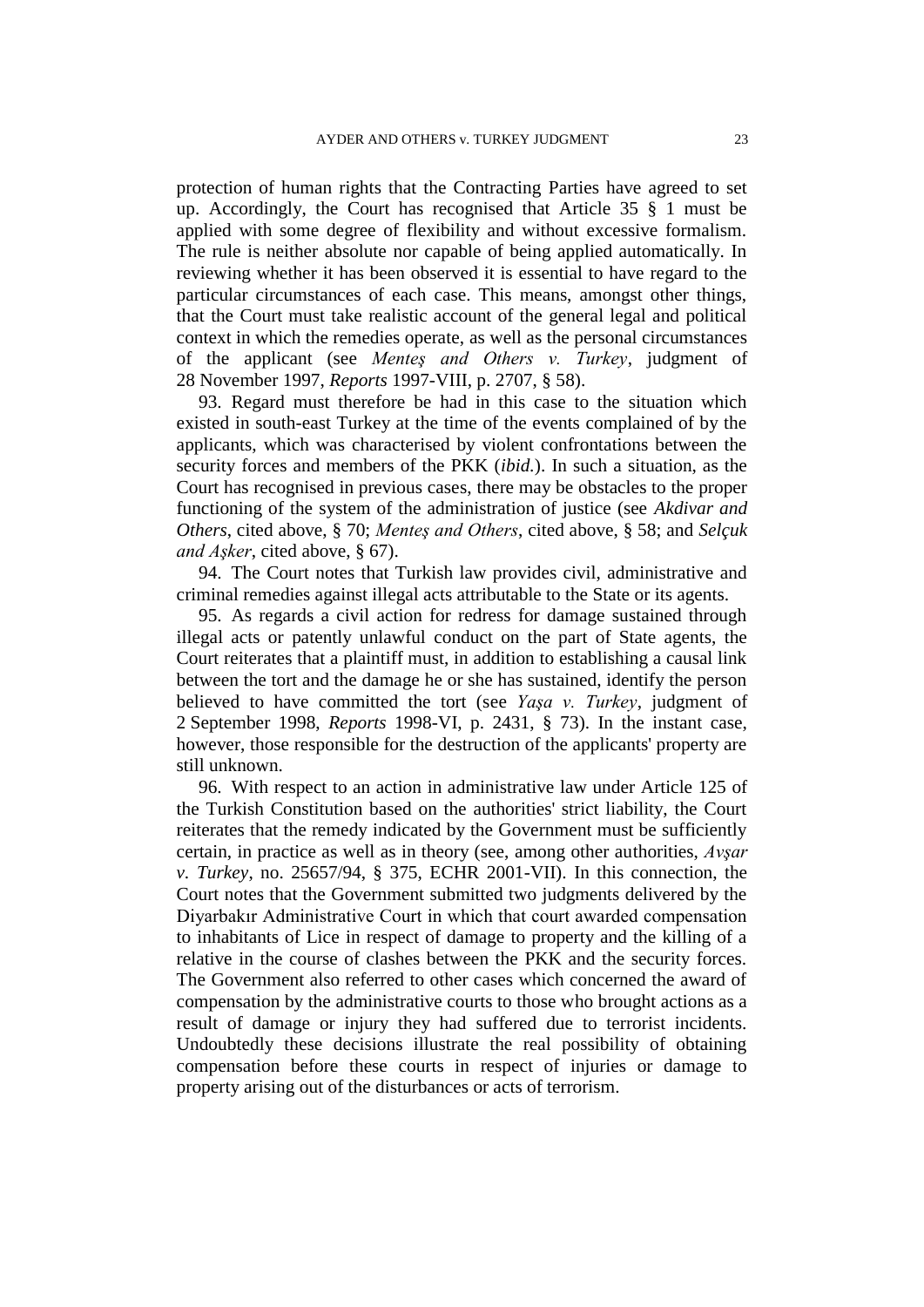97. However, as the Court has constantly held in similar cases, despite the extent of village destruction in the state of emergency region, there appears to be no example of compensation having been awarded at the material time in respect of allegations that property has been deliberately destroyed by members of the security forces or of prosecutions having been brought against them as a result of such allegations (see *Akdivar and Others*, cited above, § 71; *Menteş and Others*, cited above, § 59; and *Selçuk and Asker*, cited above, § 68). On that account, the Court points out that, in the cases submitted by the Government, the administrative courts awarded compensation on the basis of the doctrine of social risk, which is not dependent on proof of fault. Thus, under Turkish law an administrative law action is a remedy based on the strict liability of the State, in particular for the illegal acts of its agents, whose identification is not, by definition, a prerequisite to bringing an action of this nature.

98. For the Court, however, when an individual formulates an arguable claim that his or her home and possessions have been purposely destroyed by agents of the State, the notion of an "effective remedy", in the sense of Article 13 of the Convention, entails, in addition to the payment of compensation where appropriate, a thorough and effective investigation capable of leading to the identification and punishment of those responsible and including effective access by the complainant to the investigative procedure (see *Menteş and Others*, cited above, § 89). Otherwise, if an action based on the State's strict liability were to be considered a legal action that had to be exhausted in respect of complaints of this nature, the State's obligation to pursue those guilty of such a serious breach of the Convention might thereby disappear.

Accordingly, the Court does not consider that a remedy before the administrative courts can be regarded as adequate and effective in respect of the applicants' complaints, since it is not satisfied that a determination can be made in the course of such proceedings concerning the allegations that their property was purposely destroyed by members of the security forces.

99. In the opinion of the Court, therefore, it has not been demonstrated by the Government with sufficient certainty that effective and accessible domestic remedies existed for complaints such as the applicants'.

100. In addition, the Court finds that there were in any event special circumstances in the present case which relieved the applicants of the obligation to exhaust such a remedy. It notes in this regard that it is not in dispute that the events of 22 and 23 October 1993 resulted in massive destruction and damage to homes and property in Lice, as was also demonstrated by the number of damage assessment reports which judge Gürcan Acar stated had been prepared (see paragraph 62 above). In his testimony to the Commission's Delegates, İbrahim Şahin, the then Provincial Governor of Diyarbakır, confirmed that a public assurance had been given to the people of Lice that all damage sustained would be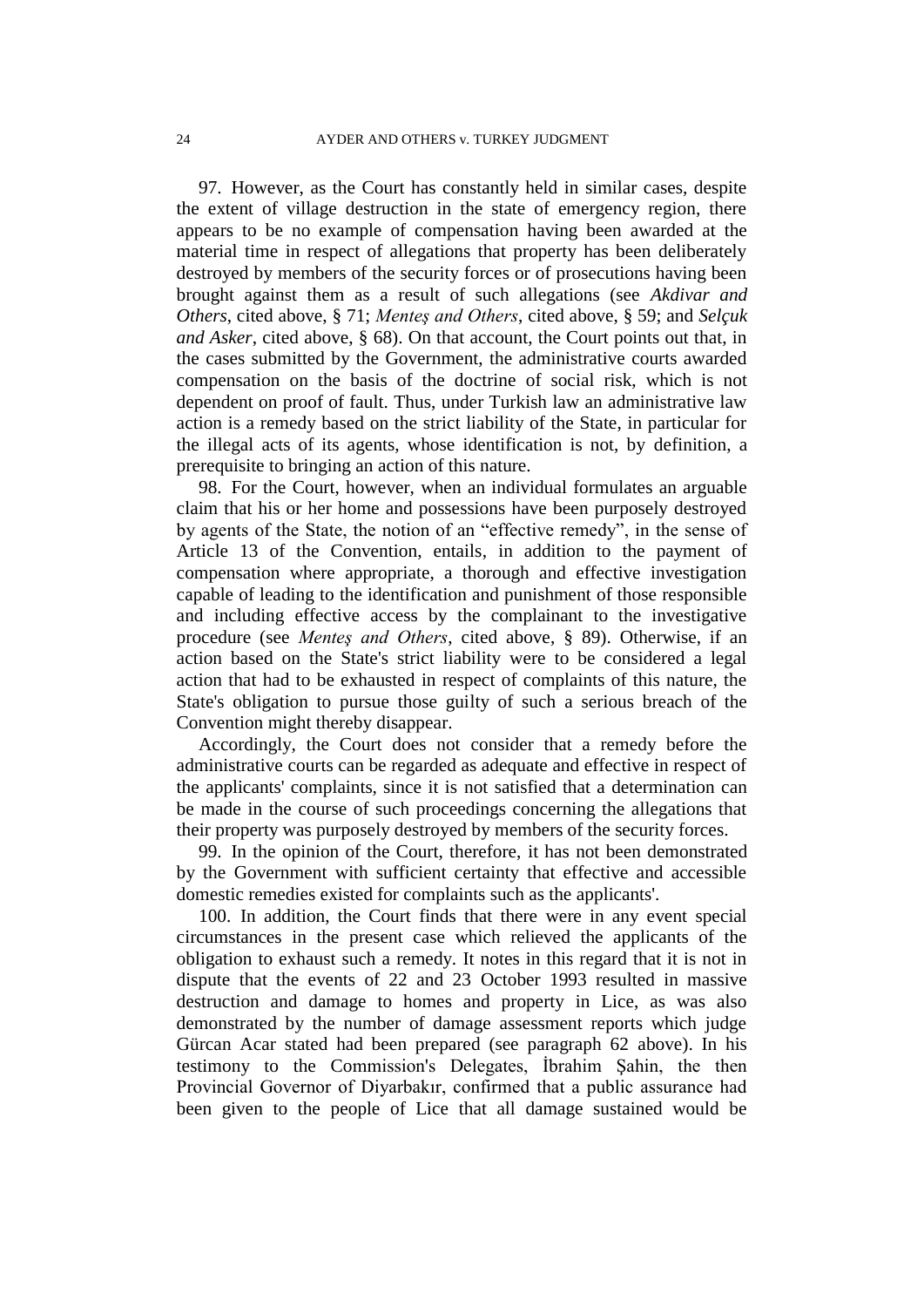compensated by the State (see paragraph 63 above). It is true that Mr Acar testified that the damage assessment reports prepared on his instructions were intended to serve as evidence in the event that claims were filed by the individual property owners with the administrative courts and that, as appears from the judgments submitted by the Government, certain property owners filed such claims and obtained some compensation for their loss. However, as Mr Acar also accepted, not all property owners had understood this, believing that they would receive compensation without the need to bring proceedings. While Mr Acar stated in evidence that he had usually attempted to explain that property owners had to apply to the administrative courts to recover compensation for their loss, it would appear that this was not generally understood.

101. Where, as here, an unqualified undertaking is given by a senior public official that all property owners will be compensated for the damage sustained and damage assessment reports are thereafter prepared in respect of each property, the Court finds that, in the absence of a clear indication to the contrary, property owners could legitimately expect that compensation would be paid without the necessity of their commencing proceedings in the administrative courts. The Court does not consider that it has been shown that the need for each property owner to bring separate judicial proceedings was made sufficiently clear.

102. In the light of the foregoing, the Court concludes that there existed special circumstances which dispensed the applicants from the obligation to exhaust domestic remedies. It follows that the Government's preliminary objection must be dismissed.

## III. ALLEGED VIOLATION OF ARTICLE 3 OF THE CONVENTION

103. The applicants invoked Article 3 of the Convention, which provides:

"No one shall be subjected to torture or to inhuman or degrading treatment or punishment."

#### **A. Inhuman treatment**

104. The applicants submitted that they had been terrified by the manner in which they were forced out of their homes and had to watch helplessly as the security forces set fire to their homes and personal belongings. They had been left destitute, with only the clothes they stood up in and, in some cases, with no shoes.

105. The Government denied that any deliberate burning of homes had taken place by security forces. On the contrary, the actions undertaken by the authorities in order to protect the population from harm and to provide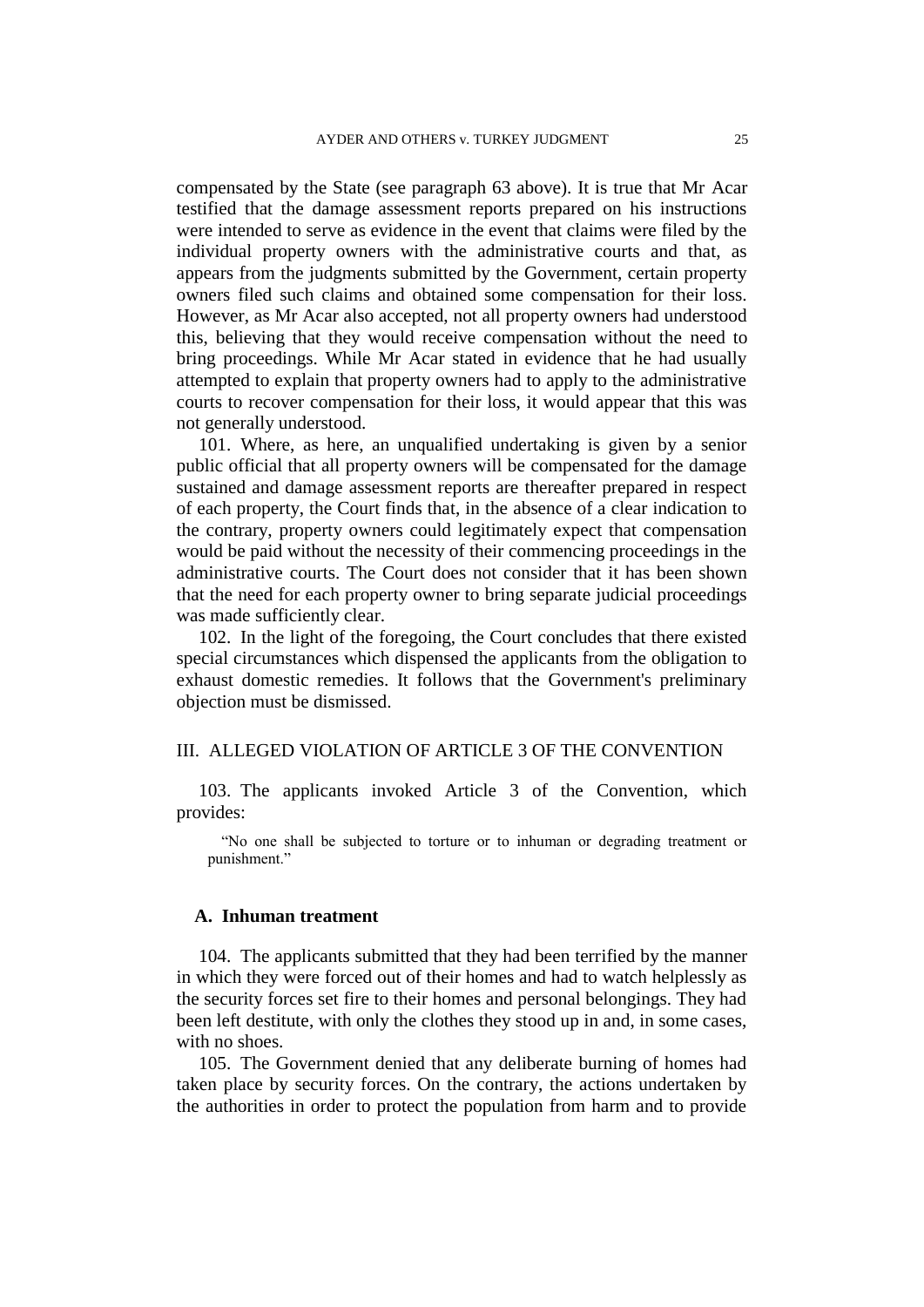assistance to those who had suffered damage demonstrated the lack of any such intent.

106. The Commission considered that the burning of the applicants' homes constituted an act of violence and deliberate destruction in utter disregard of the safety and welfare of the applicants or their families who were left without shelter and in circumstances which caused them anguish and suffering. The Commission took into account the fact that the applicants were unable to save their personal belongings as well as the dire personal situation in which they and their families subsequently found themselves, being deprived of their homes in Lice and, in respect of Ahmet Ayder and Sevket Biçer, of the livelihood which they had been able to derive from their fields. It accordingly found that the applicants had been subjected to inhuman treatment.

107. As the Court has emphasised on many occasions, Article 3 enshrines one of the fundamental values of a democratic society. Even in the most difficult of circumstances, such as the fight against terrorism or organised crime, the Convention prohibits in absolute terms torture or inhuman or degrading treatment or punishment. No provision is made, as in other substantive clauses of the Convention and its Protocols, for exceptions and no derogation from it is permissible (see, *inter alia*, *Aksoy v. Turkey*, judgment of 18 December 1996, *Reports* 1996-VI, p. 2278, § 62).

108. The Court has consistently held that ill-treatment must attain a minimum level of severity if it is to fall within the scope of Article 3. The assessment of this minimum is relative: it depends on all the circumstances of the case, such as the duration of the treatment, its physical and/or mental effects and, in some cases, the sex, age and state of health of the victim (see, amongst other authorities, *Ireland v. the United Kingdom*, judgment of 18 January 1978, Series A no. 25, p. 65, § 162).

109. The Court notes that the applicants' homes and possessions were burned before the eyes of some of the applicants as well as of members of their families. The destruction of their property deprived the applicants and their families of shelter and it also deprived two of the applicants of their livelihood. In addition, it obliged them to leave the place where they had been living and to build up new lives elsewhere.

110. The Court considers that the destruction of the applicants' homes and possessions, as well as the anguish and distress suffered by members of their family, must have caused them suffering of sufficient severity for the acts of the security forces to be categorised as inhuman treatment within the meaning of Article 3 (see *Selçuk and Asker*, cited above, §§ 77-78). Even assuming that the motive behind the actions of the security forces was to punish the applicants and their relatives for their alleged involvement in, or support of, the PKK, that would not, in the opinion of the Court, provide a justification for such ill-treatment.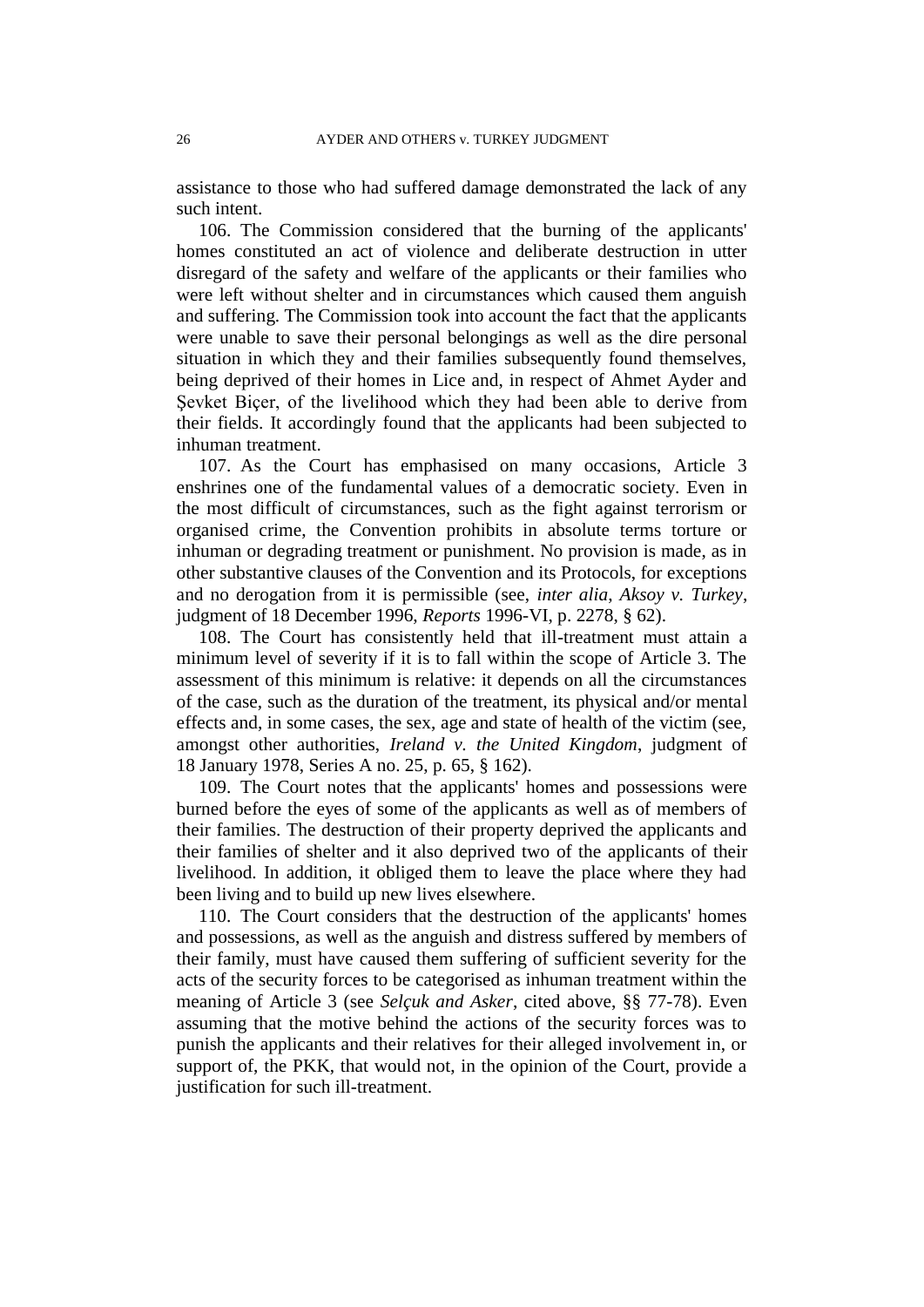111. The Court concludes that there has been a violation of Article 3 of the Convention.

#### **B. Inhuman punishment**

112. The applicants also requested the Court to find that they had been subjected to collective punishment, the imposition of which, they contended, constituted inhuman and degrading treatment. They argued that on 23 October 1993, when according to all the witnesses the fighting in Lice had stopped, the security forces acted in a manner calculated to terrify a significant proportion of the population of Lice and to force them to move elsewhere by way of punishment either for attacks carried out by the PKK or for presumed support of the PKK.

113. The Government contended that the applicants wished to disguise the fact that a clash between the PKK and the security forces had taken place in order to support their allegation of a collective punishment having been meted out. It was, however, clear from the actions of the authorities that they had not had any intention of causing the applicants to suffer damage and, even less so, of degrading them within the meaning of Article 3.

114. The Commission, in the light of its finding that the applicants had been subjected to inhuman treatment on account of the deliberate destruction of their homes, did not consider it necessary to examine this complaint separately.

115. The Court notes that the Commission made no finding as regards the underlying motive for the destruction of the applicants' property. In these circumstances, and having regard to its own finding in respect of the applicants' other complaint under Article 3 (see paragraph 111 above), it is of the opinion that it is not necessary to consider this complaint.

# IV. ALLEGED VIOLATION OF ARTICLE 8 OF THE CONVENTION AND ARTICLE 1 OF PROTOCOL NO. 1

116. The applicants complained of the deliberate destruction of their homes and property. They relied on Article 8 of the Convention, which reads:

"1. Everyone has the right to respect for his private and family life, his home and his correspondence.

2. There shall be no interference by a public authority with the exercise of this right except such as is in accordance with the law and is necessary in a democratic society in the interests of national security, public safety or the economic well-being of the country, for the prevention of disorder or crime, for the protection of health or morals, or for the protection of the rights and freedoms of others",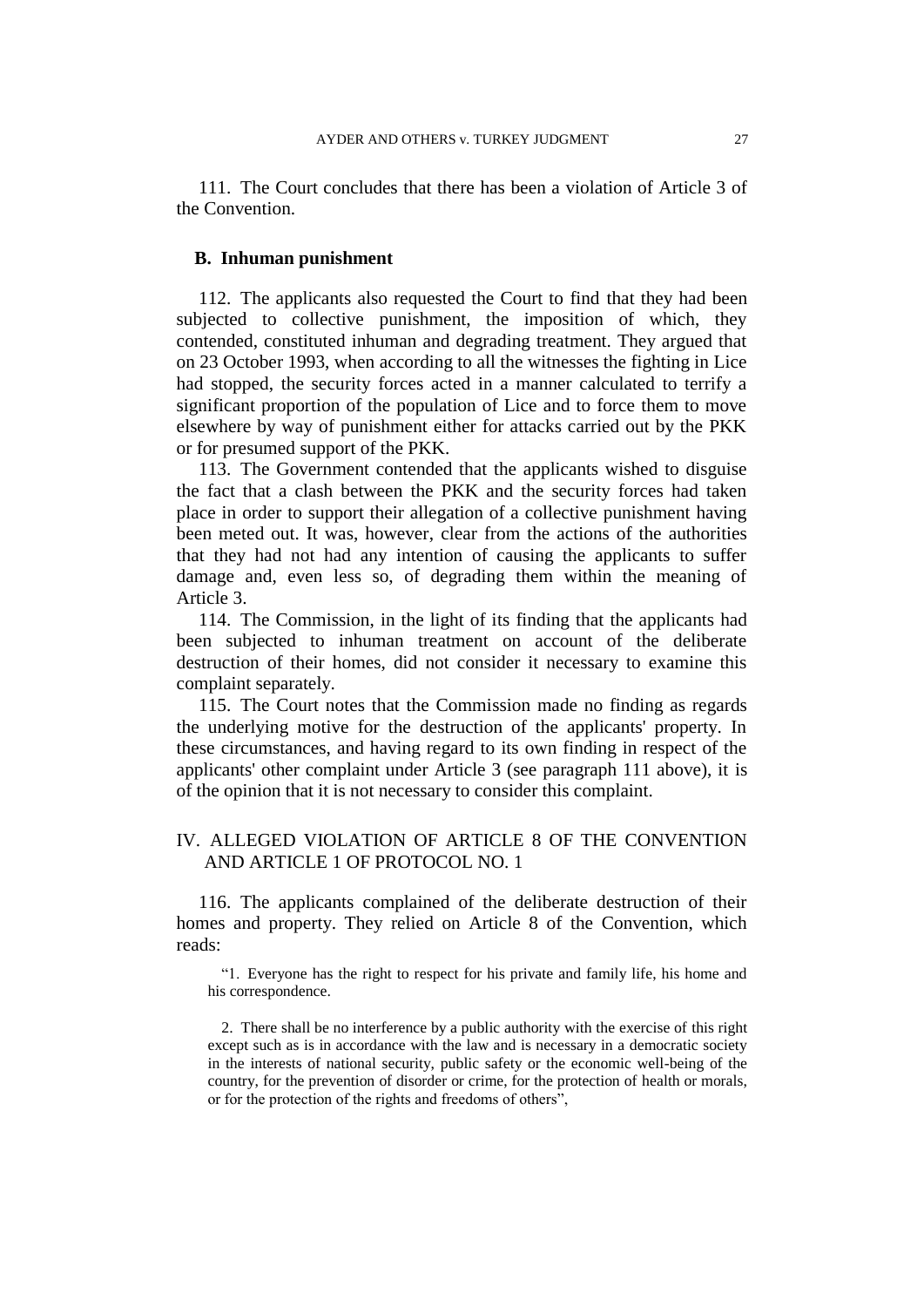and on Article 1 of Protocol No. 1, which provides:

"Every natural or legal person is entitled to the peaceful enjoyment of his possessions. No one shall be deprived of his possessions except in the public interest and subject to the conditions provided for by law and by the general principles of international law.

The preceding provisions shall not, however, in any way impair the right of a State to enforce such laws as it deems necessary to control the use of property in accordance with the general interest or to secure the payment of taxes or other contributions or penalties."

117. The Government argued that the fact-finding mission conducted by the Delegates of the Commission had not established any premeditated interference with the applicant's private or family life. Since that mission had similarly not been able to establish the true course of events, the destruction of the applicants' houses could not be attributed to the Turkish authorities. In addition, the applicants – apart from Ahmet Ayder – had not submitted any proof of ownership of the houses where they had been living.

118. The Commission found that there had been a breach of these Articles.

119. The Court has found it established that the security forces deliberately destroyed the applicants' houses and property, thus forcing them and their families to leave Lice. There is no doubt that these acts, in addition to giving rise to a violation of Article 3, constituted particularly grave and unjustified interferences with the applicants' rights to respect for their private and family life and home, and to the peaceful enjoyment of their possessions (see *Selçuk and Asker*, cited above, § 86).

120. In so far as the Government aver that the applicants Yusuf Lalealp, Nadir Doman, Şevket Biçer and Zeydin Ekmekçi did not own the houses in which they and their families were living, the Court does not consider that the failure to submit title deeds is decisive in this respect. It notes that in the "Report of Determination of Damaged Buildings" these applicants are listed as the owners of houses which had sustained damage (see paragraph 64 above). Moreover, in their letter of 5 January 2001 to the Court, the Government themselves stated that the documents of the damage assessment procedure which they enclosed with that letter relate to the "properties" of Yusuf Lalealp (see paragraph 66 above). Therefore, the Court accepts that the applicants owned the houses in which they had been living.

121. It follows that the Court finds violations of Article 8 of the Convention and Article 1 of Protocol No. 1.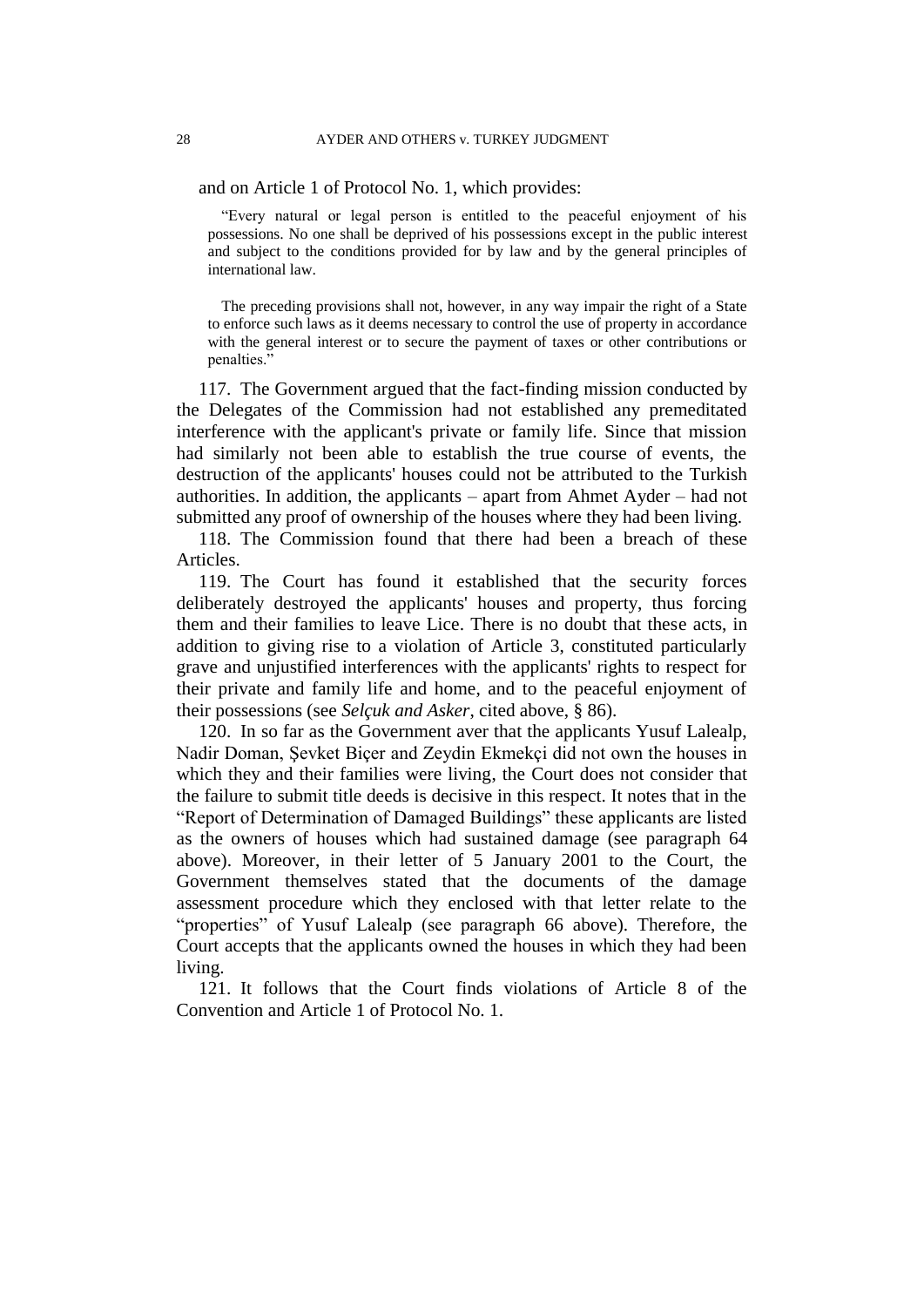#### V. ALLEGED VIOLATION OF ARTICLE 13 OF THE CONVENTION

122. The applicants submitted that, in breach of Article 13 of the Convention, they had no effective remedy available to challenge the destruction of their homes and possessions by the security forces and to seek compensation. Article 13 provides:

"Everyone whose rights and freedoms as set forth in [the] Convention are violated shall have an effective remedy before a national authority notwithstanding that the violation has been committed by persons acting in an official capacity."

123. The Government, considering that the allegations of the applicants had not been proved, submitted that the applicants did not have an arguable claim of a violation of a substantive provision of the Convention. In the alternative, they argued that the applicants could have obtained compensation had they brought proceedings before the administrative courts.

124. The Commission held that there had been a breach of Article 13.

125. The Court reiterates that Article 13 of the Convention guarantees the availability at the national level of a remedy to enforce the substance of the Convention rights and freedoms in whatever form they might happen to be secured in the domestic legal order. The effect of Article 13 is thus to require the provision of a domestic remedy to deal with the substance of an "arguable complaint" under the Convention and to grant appropriate relief, although Contracting States are afforded some discretion as to the manner in which they conform to their Convention obligations under this provision. The scope of the obligation under Article 13 varies depending on the nature of the applicant's complaint under the Convention. Nevertheless, the remedy required by Article 13 must be "effective" in practice as well as in law, in particular in the sense that its exercise must not be unjustifiably hindered by the acts or omissions of the authorities of the respondent State (see *Aksoy v. Turkey*, cited above, § 95; *Tanrıkulu v. Turkey* [GC], no. 23763/94, § 117, ECHR 1999-IV; and *Timurtaş v. Turkey*, cited above, § 111).

126. As the Court has already stated above (paragraph 98), where an individual has an arguable claim that his or her home and possessions have been purposely destroyed by agents of the State, Article 13 requires, in addition to the payment of compensation where appropriate, a thorough and effective investigation capable of leading to the identification and punishment of those responsible and including effective access for the complainant to the investigation procedure.

127. In the present case, the Court has found established that the applicants' homes and possessions were destroyed, disclosing violations of Articles 3 and 8 of the Convention and Article 1 of Protocol No. 1. The applicants' complaints in this regard are therefore "arguable" for the purposes of Article 13 (see *Boyle and Rice v. the United Kingdom*,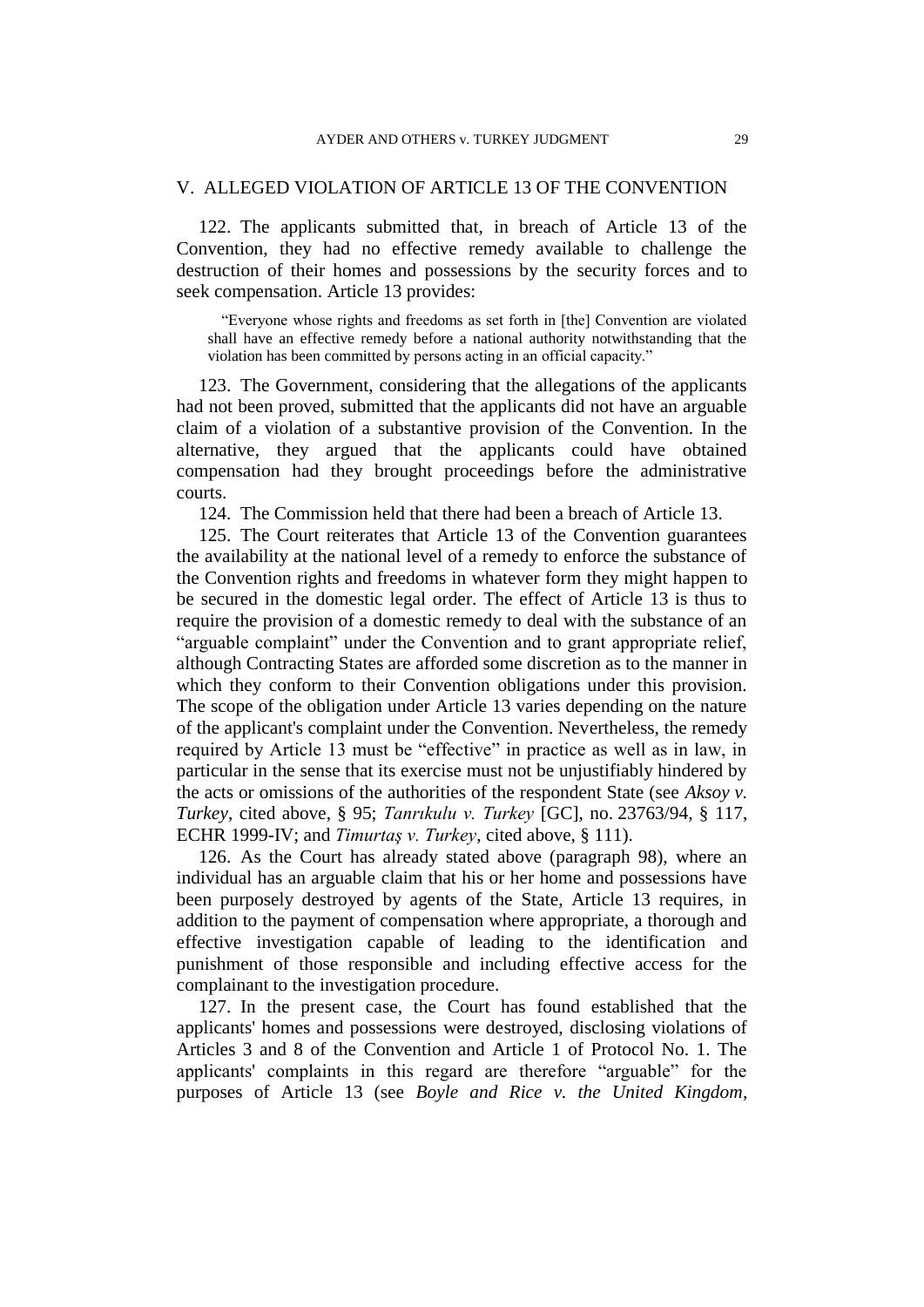judgment of 27 April 1988, Series A no. 131, p. 23, § 52, *İlhan v. Turkey* [GC], no. 22277/93, § 98, ECHR 2000-VII).

128. The Court refers to its above findings that it has not been established with sufficient certainty that the remedies indicated by the Government were capable of providing any effective prospect of obtaining redress in the circumstances of this case (see paragraph 99 above). Furthermore, despite the fact that a number of Government witnesses told the Commission's Delegates that, not long after the incident, they had become aware of allegations that houses had been burned deliberately by security forces, no official investigation was commenced until notice of the present application was given to the Government. The Lice public prosecutor reached a decision of non-jurisdiction because the investigation concerned alleged wrongdoing on the part of civil servants, and the file was referred to the District Administrative Council (see paragraphs 60 and 88 above). The Court has already found in a number of cases that this body, made up of civil servants who are hierarchically dependent on the Governor – an executive officer linked to the security forces under investigation –, cannot be regarded as independent (see *Güleç v. Turkey*, judgment of 27 July 1998, *Reports* 1998-IV, p. 1731-33, §§ 77-82, and *Oğur v. Turkey* [GC], no. 21594/93, §§ 85-93, ECHR 1999-III; see also *Mahmut Kaya v. Turkey*, no. 22535/93, § 95, ECHR 2000-III). Moreover, in the present case Yunus Nebioğlu, who had been appointed to investigate the applicants' allegations for the District Administrative Council, drew up his report on the matter after having obtained a statement from only one of the applicants, Zeydin Ekmekçi, and, despite Mr Ekmekçi maintaining his allegations, without hearing any members of the security forces (see paragraph 60) above).

In these circumstances, the Court considers that no thorough or effective investigation was conducted into the applicants' allegations.

129. The Court concludes that there has been a breach of Article 13 of the Convention.

# VI. ALLEGED VIOLATION OF ARTICLE 18 OF THE CONVENTION

130. The applicants invoked Article 18 of the Convention, which reads:

"The restrictions permitted under [the] Convention to the said rights and freedoms shall not be applied for any purpose other than those for which they have been prescribed."

131. The applicants argued that the enforced evacuation of between two and three million people from south-east Turkey, allegedly for security reasons, disclosed an arbitrary exercise of power, outside the framework of domestic legal safeguards and in deliberate subversion of the rule of law and the rights guaranteed under the Convention.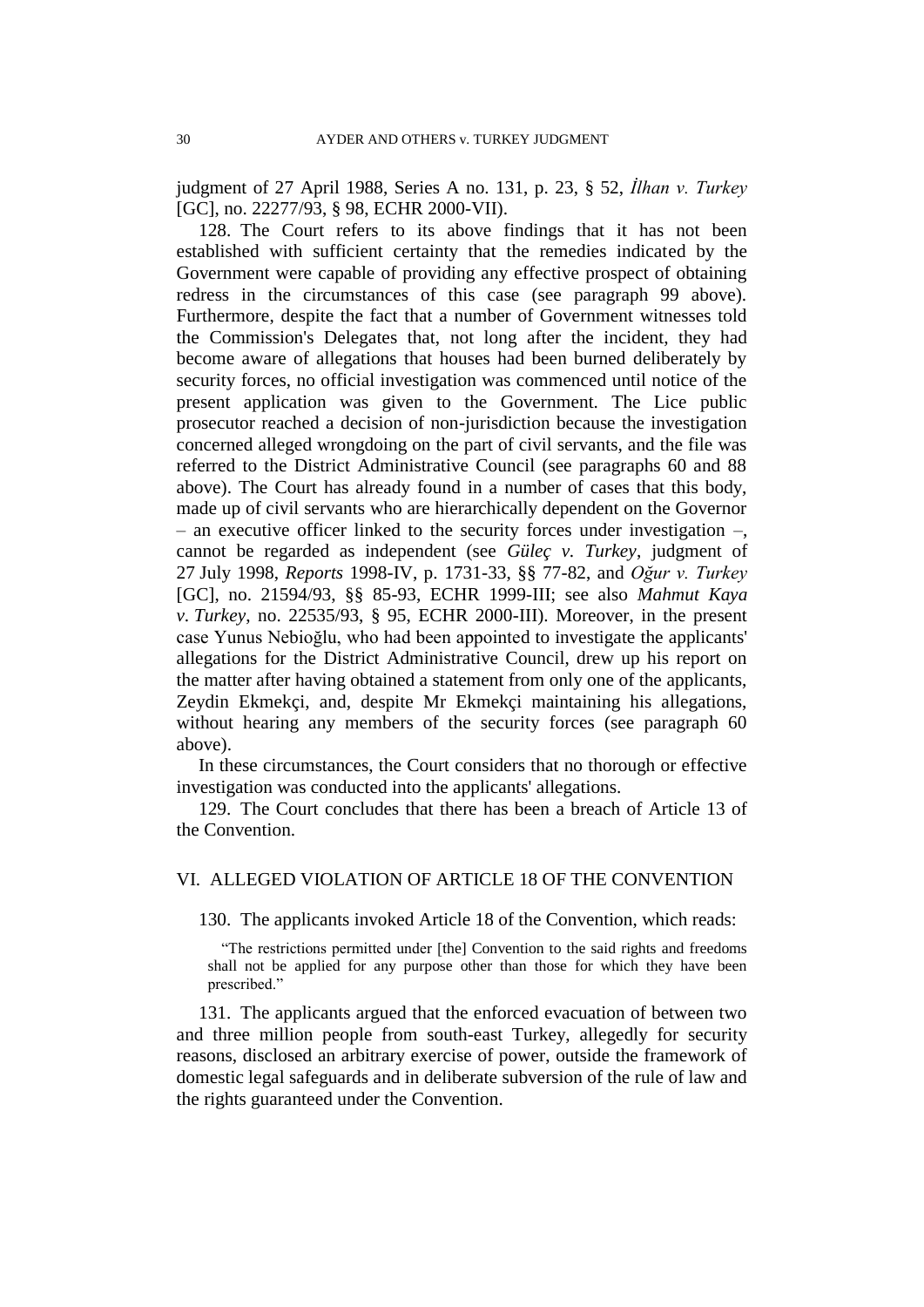132. The Government submitted that even in the difficult conditions of the fight against terrorism, the operations conducted by the security forces in the state of emergency region had a legal basis in precisely-worded legal provisions which also set out domestic remedies.

133. The Commission considered this complaint unsubstantiated.

134. Having regard to its above findings, the Court does not consider it necessary to examine this complaint separately.

# VII. ALLEGED PRACTICES BY THE AUTHORITIES IN VIOLATION OF THE CONVENTION

135. The applicants complained that a practice of intentional destruction of homes and possessions and forced evacuation in south-east Turkey in and around 1993 aggravated the violations of the Convention of which they had been victims. Referring to other cases concerning events in south-east Turkey in which the Commission and the Court had also found breaches of the Convention, the applicants argued that they revealed a pattern of denial by the authorities of allegations of serious violations of human rights as well as a denial of remedies.

136. Having regard to its above findings under Articles 3, 8 and 13 of the Convention and Article 1 of Protocol No. 1, the Court does not find it necessary to determine whether the failings identified in the instant case are part of a practice adopted by the authorities.

#### VIII. APPLICATION OF ARTICLE 41 OF THE CONVENTION

137. Article 41 of the Convention provides:

"If the Court finds that there has been a violation of the Convention or the Protocols thereto, and if the internal law of the High Contracting Party concerned allows only partial reparation to be made, the Court shall, if necessary, afford just satisfaction to the injured party."

# **A. Pecuniary damage**

138. The applicants claimed a total amount of 179,549.90 pounds sterling (GBP) (Ahmet Ayder: GBP 47,169.37; Yusuf Lalealp: GBP 24,054.10; Nadir Doman: GBP 30,117.48; Şevket Biçer: GBP 32,306.06; Zeydin Ekmekçi: GBP 45,902.89) for pecuniary damage in respect of the loss of their houses and outbuildings, livestock, household goods, foodstuffs and income as well as for costs incurred for alternative accommodation, as outlined below (paragraphs 141-142, 147, 151 and 153).

139. The Government argued that the applicants' allegations that their homes and possessions were destroyed by security forces were unfounded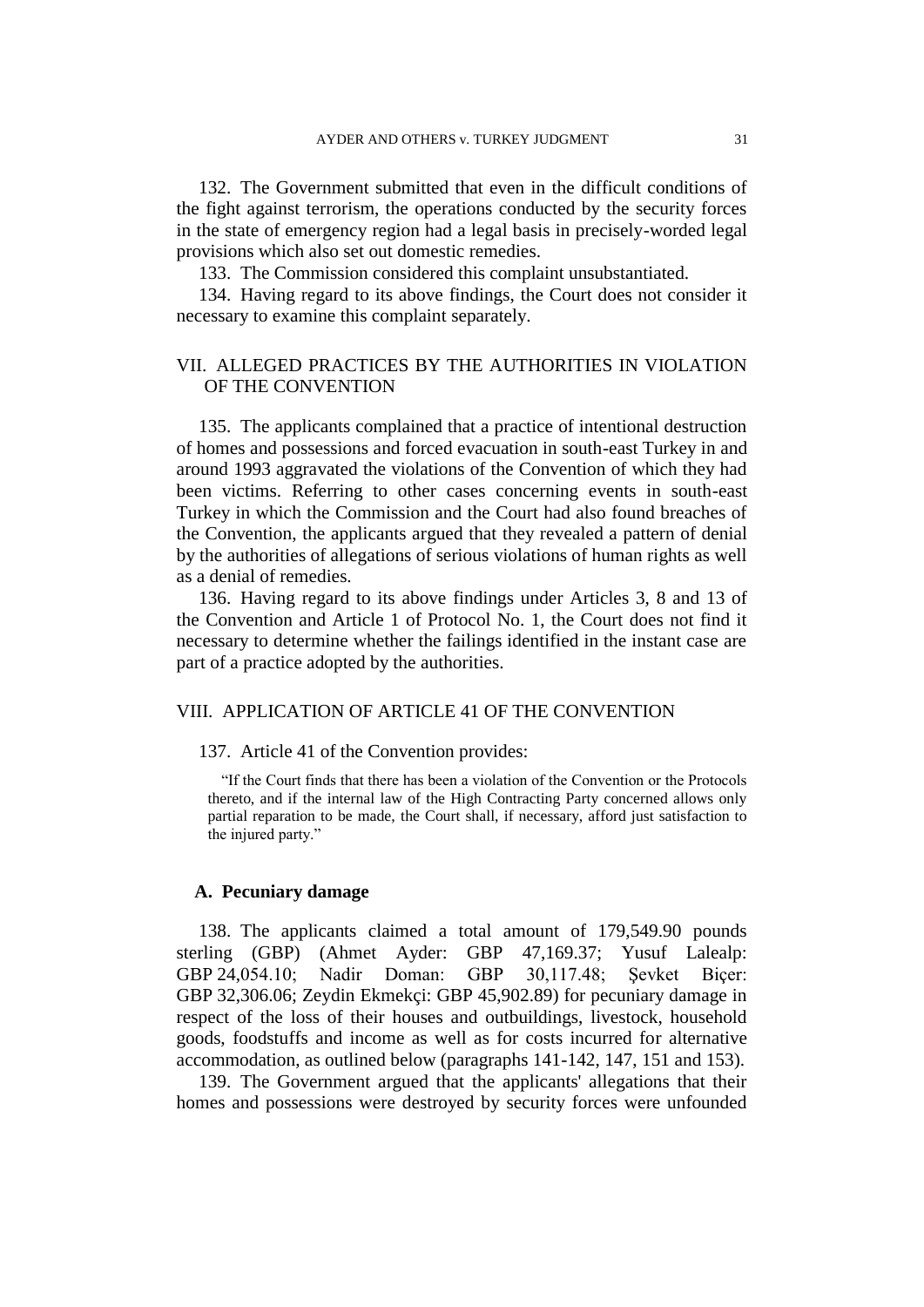and there was thus no requirement for the Court to award any compensation. In any event, compensation for damage brought about in the course of the fight against terrorism could be obtained from the administrative courts at the domestic level.

They submitted, in the alternative, that the applicants' claims were out of all proportion to the value of the items listed, were unsubstantiated and largely imaginary.

140. The Court has found that the applicants' homes and possessions were destroyed by security forces. In view of this finding it is undoubtedly necessary to award compensation for pecuniary damage. However, as the applicants have not substantiated all their claims as to the quantity and value of their lost property with documentary or other evidence, the Court's assessments of the amounts to be awarded must, by necessity, be speculative and based on principles of equity.

# *1. Houses and outbuildings*

141. The applicants submitted a letter, dated 13 July 2000, from the Diyarbakır branch of the Civil Engineering Association setting out that the cost of rebuilding prefabricated housing according to the legislation that entered into force on 25 February 2000 amounted to 99,901,000 Turkish Lira (TL) per square metre (sq. m) or, at the exchange rate that applied on the last mentioned date, GBP 110. In respect of the cost of rebuilding barns and poultry houses, the applicants claimed TL 1,762,700 per sq. m.

142. Ahmet Ayder claimed that his house measured 52 sq. m. Yusuf Lalealp's house comprised 65 sq. m and his barn 30 sq. m, Nadir Doman's house measured 60 sq. m and his poultry house 30 sq. m, Sevket Biçer's house measured 90 sq. m and his poultry house 50 sq. m, and Zeydin Ekmekçi's house comprised 56 sq. m.

143. The Government argued that, apart from Ahmet Ayder, the applicants had failed to submit any documents establishing their title to the land or houses in respect of which they claimed compensation. They considered that any award under this heading should be based on the evaluation carried out by a multi-party commission, the results of which had been transmitted to the Commission.

144. The Court notes at the outset that it appears from the material before it that the documents relating to the evaluation referred to by the Government were not appended to their letter of 17 May 1999 to the Commission, as was pointed out to them by the Secretary to the Commission on 31 May 1999. The Government were further reminded of this fact by the Section Registrar's letter of 6 July 2000. This evaluation can therefore have no bearing on the assessment of the amounts to be awarded.

145. The Court refers to its findings above (paragraph 120), where it accepted that the applicants owned the houses in which they were living. It further notes that the Government have not disputed the costs per sq. m for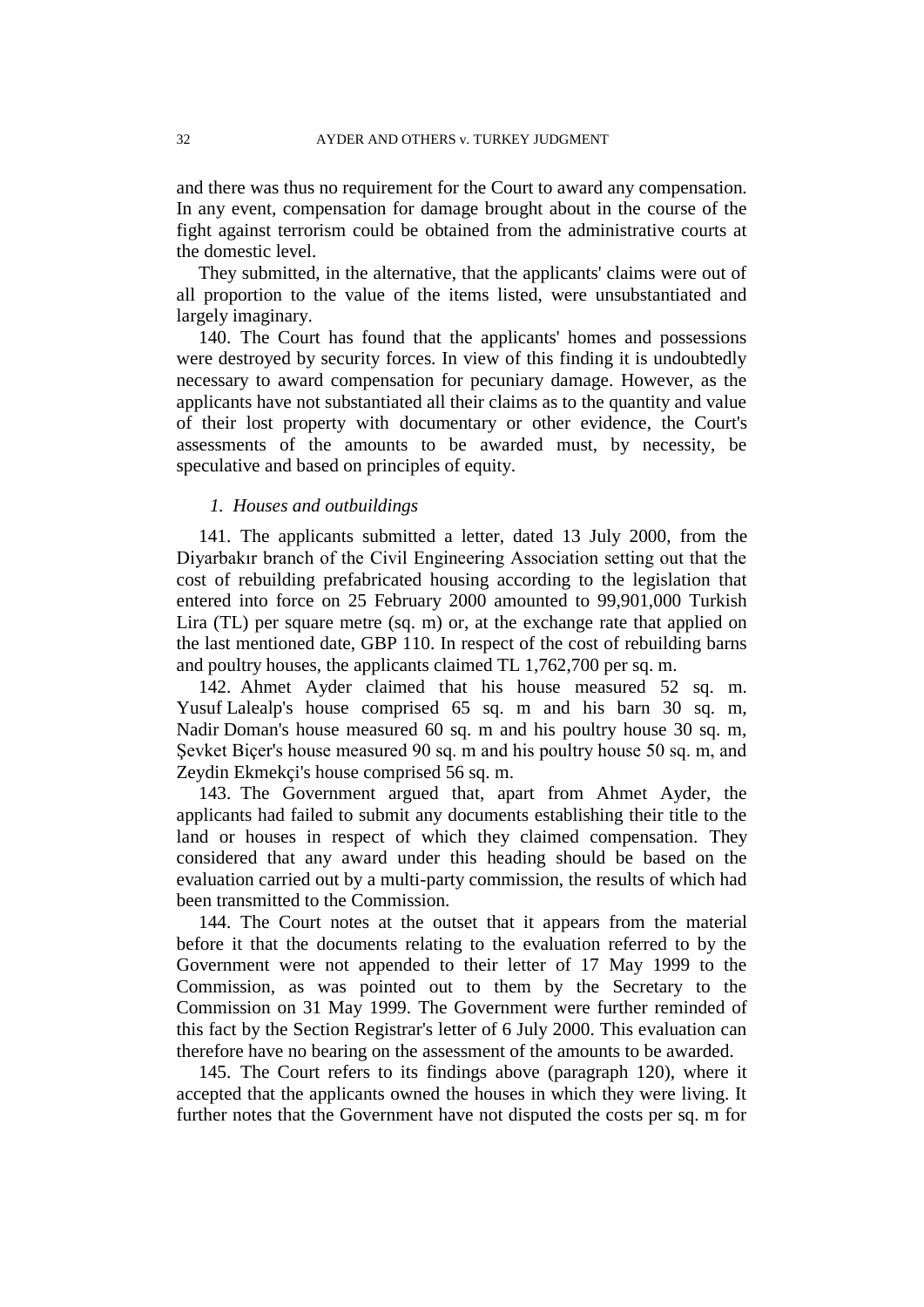the rebuilding of houses and outbuildings as claimed by the applicants. Therefore, the Court will base its award on the data supplied by the applicants in this respect. In view of the high rate of inflation in Turkey, the rebuilding costs for outbuildings have been calculated on the basis of the rate applicable on 20 February 2000, the date on which the applicants submitted their claims under Article 41.

As to the surface area of the houses and outbuildings, the Court notes that only Ahmet Ayder was able, by submitting title deeds, to have the surface area of his house established. The Court will proceed on the basis of this surface area (52 sq. m) in respect of the houses of the other applicants as well, and on the basis of a surface area of 30 sq. m of the outbuildings of Yusuf Lalealp, Nadir Doman and Şevket Biçer.

146. Accordingly, the Court makes the following awards in equity in respect of houses and outbuildings:

- (a) EUR 8,144.90 (Ahmet Ayder)
- (b) EUR 8,239.70 (Yusuf Lalealp)
- (c) EUR 8,239.70 (Nadir Doman)
- (d) EUR 8,239.70 (Şevket Biçer)
- (e) EUR 8,144.90 (Zeydin Ekmekçi)

#### *2. Other property*

147. The applicants submitted claims in respect of the loss of household goods, personal items, foodstuffs, firewood and livestock. They argued that these claims were confirmed by the itemised lists of household contents which had been drawn up as part of the damage assessment process (see paragraphs 65-66 above). Under this head, Ahmet Ayder claimed GBP 21,120.55, Yusuf Lalealp claimed GBP 8,543.38, Nadir Doman claimed GBP 8,627.74, Şevket Biçer claimed GBP 7,129.02 and Zeydin Ekmekçi claimed GBP 7,909.82.

148. The Government argued that the applicants' claims were highly exaggerated and referred to the evaluation carried out by a multi-party commission (see paragraph 143 above).

149. The Court has found it established that the contents of the applicants' houses were destroyed and that, after their houses had been burned, the applicants had been obliged to leave Lice, which must have entailed some consequential losses.

150. In the absence of any independent and conclusive evidence as to the value of the property concerned and on the basis of principles of equity, the Court awards each applicant an amount of EUR 6,000.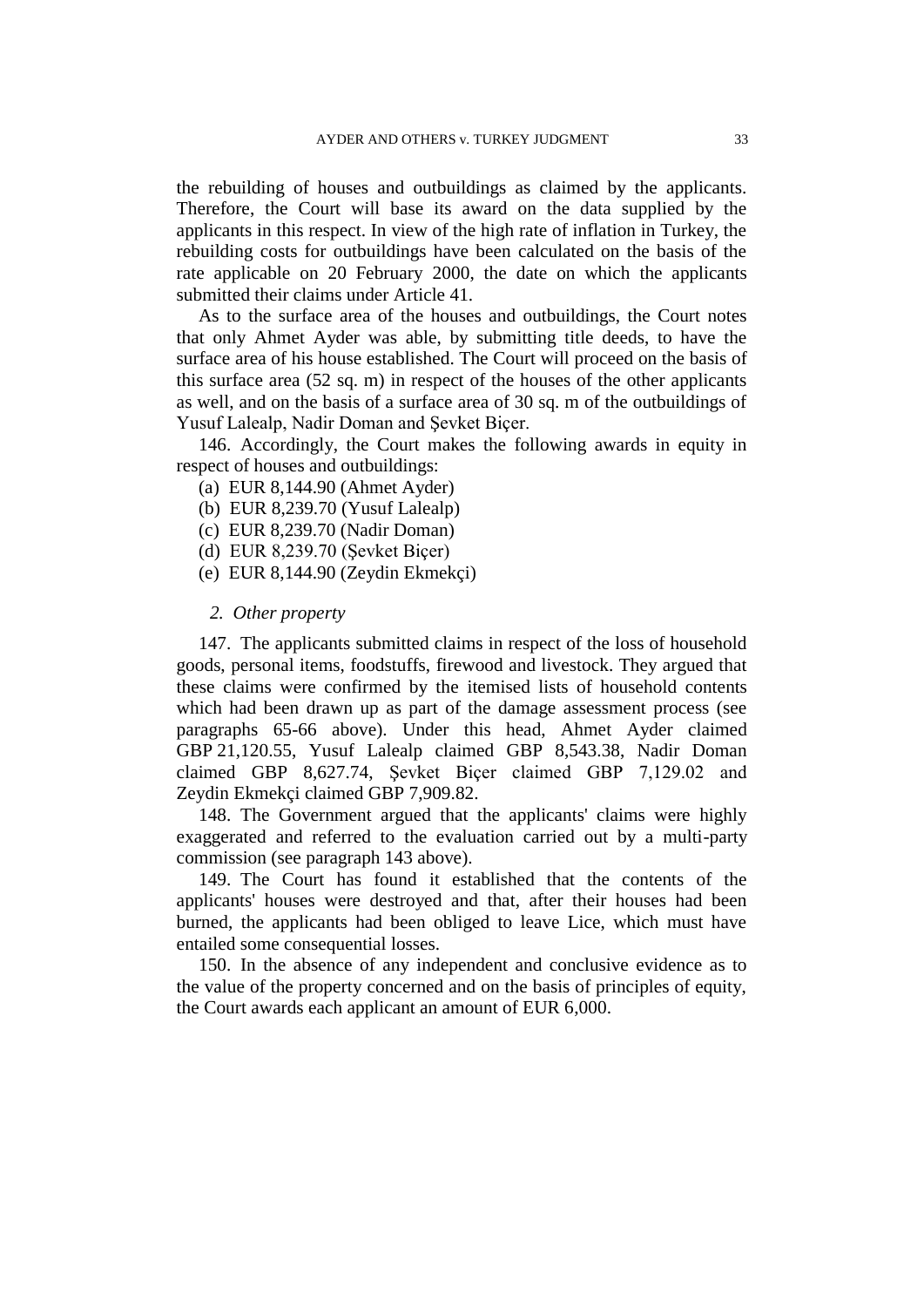#### *3. Loss of income*

151. All the applicants, with the exception of Yusuf Lalealp, also claimed compensation for loss of income from farming. These applicants submitted that they made their living from their land. As a direct consequence of being forced to leave Lice, they were no longer able to look after their land and were therefore deprived of the income it had generated. Their claims under this head totalled GBP 43,204.11.

152. The Court observes that it appears from the summaries of the applicants' oral evidence as set out in the Commission's report, that Ahmet Ayder and Şevket Biçer indeed told the Delegates that they had been farmers in Lice (see paragraphs 132 and 167 of the Commission's report). The Government have not disputed this. The Court is satisfied that these applicants must have suffered loss of income as a result of being forced from their homes and town. In the absence of independent evidence on the size of these applicants' landholdings and income derived therefrom, and having regard to equitable considerations, the Court awards Ahmet Ayder and Şevket Biçer under this head an amount of EUR 6,000 each.

Nadir Doman, however, by his own admission had been a construction worker whose earnings from this profession had been sufficient to support his family (see paragraphs 155 and 162 of the Commission's report). Zeydin Ekmekçi, finally, told the Delegates that he was a mouldmaker which activity had him working away from home for much of the year (see paragraph 184 of the Commission's report). In these circumstances, the Court does not find it justified to make an award for loss of income in respect of these applicants.

## *4. Costs incurred as a result of the destruction of property*

153. The applicants further sought reimbursement of the amount of GBP 0.52 which each of them incurred in obtaining an assessment of their damage (see paragraphs 65-66 above). They further claimed reimbursement of a total amount of GBP 47,012.21 in respect of the rent they had paid and the losses incurred on account of expenditure on fuel, building services, electricity and water following their relocation from Lice.

154. The Government, arguing that the Convention did not constitute an insurance police to guarantee a certain life style, submitted that costs incurred after the alleged events had taken place were not eligible for reimbursement within the framework of just satisfaction.

155. In the absence of documentary substantiation of this part of the applicants' claim, and having regard to equitable considerations, the Court awards each of the applicants an amount of EUR 6,000 under this heading.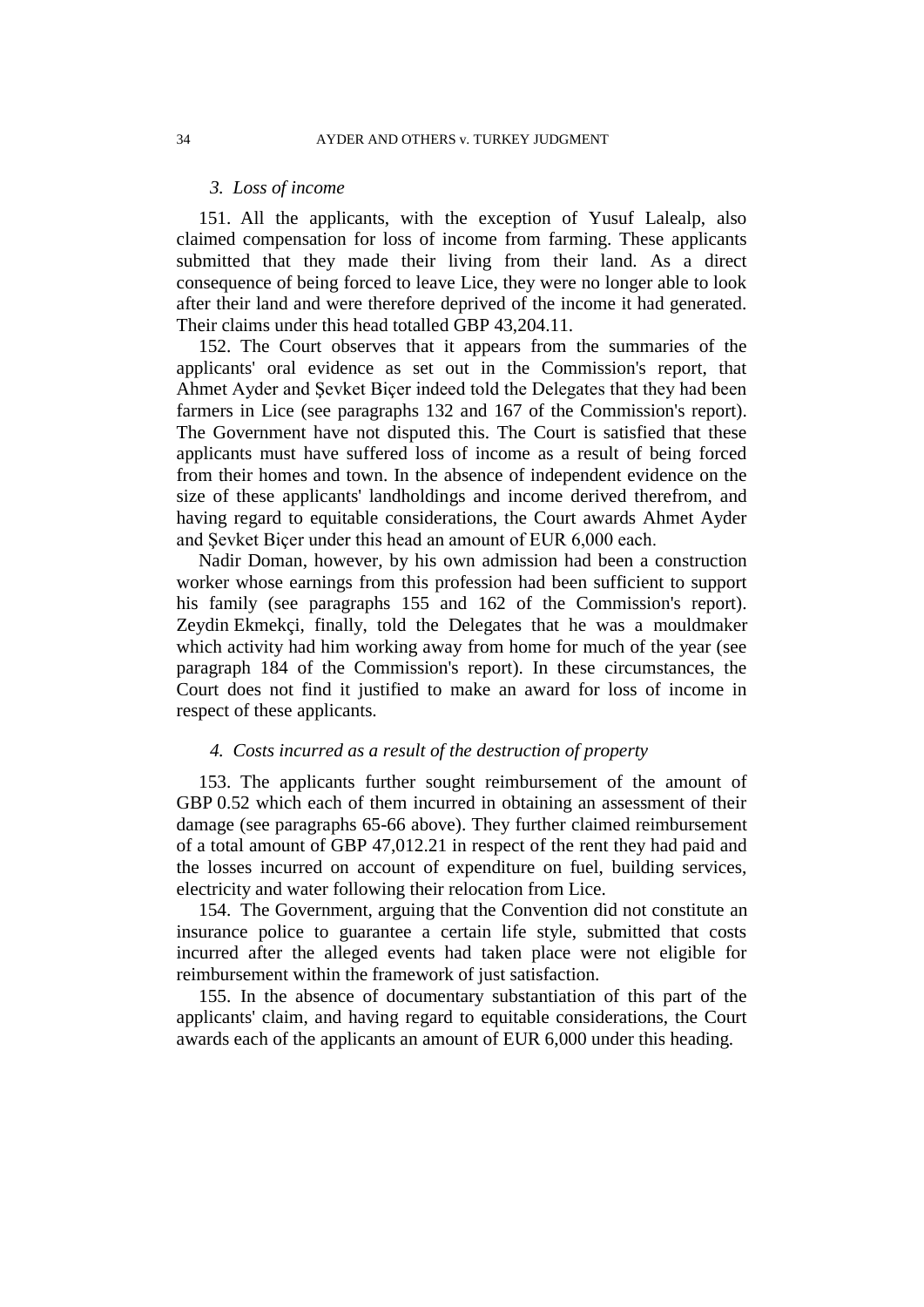#### *5. Summary*

156. Consequently, in respect of pecuniary damage the Court awards the applicants the following sums in equity, to be converted into Turkish lira at the rate applicable at the date of settlement:

- (a) EUR 26,144.90 to Ahmet Ayder;
- (b) EUR 20,239.70 to Yusuf Lalealp;
- (c) EUR 20,239.70 to Nadir Doman;
- (d) EUR 26,239.70 to Şevket Biçer; and
- (e) EUR 20,144.90 to Zeydin Ekmekçi.

## **B. Non-pecuniary damage**

157. The applicants submitted that in respect of non-pecuniary damage an amount of GBP 10,000 should be awarded to each of them as well as to each of the relatives on whose behalf the application was also brought and who had been present at the time their homes in Lice were burned. In the case of Ahmet Ayder, apart from himself, his spouse and seven of his children had been present at that time. In the case of Yusuf Lalealp, six relatives had been present: the applicant, his wife and four children. Nadir Doman, his wife and three children had been present. In the case of Şevket Biçer, the applicant himself, three children and his sister Huri had been present. In the case of Zeydin Ekmekçi, finally, four relatives had been present: the applicant, his wife and two children. The total amount claimed under this head thus amounted to GBP 290,000.

158. The Government did not comment on this claim.

159. The Court considers that an award should be made in respect of non-pecuniary damage bearing in mind the seriousness of the violations which it has found in respect of Articles 3, 8 and 13 of the Convention and Article 1 of Protocol No. 1 due to the deliberate destruction of the applicants' homes and property and their subsequent relocation from Lice (see paragraphs 111, 121 and 129 above).

As regards the applicants' claim for separate awards to be made in respect of each member of the applicants' families present at the time when their house in Lice was burned, the Court would observe that no findings of fact were made by the Commission as to the number of people present in the applicants' houses on 22 and 23 October 1993. For the sake of completeness, the Court notes that it appears from the oral evidence given to the Commission's Delegates by Şevket Biçer and Zeydin Ekmekçi that neither of these applicants, nor Mr Ekmekçi's wife, were present in the Kalı neighbourhood in Lice when their houses were burned (see paragraphs 170-175 and 185-187 of the Commission's report). In any event, whilst the Court is prepared to accept that the facts complained of have not only affected the applicants on a strictly individual basis, but also their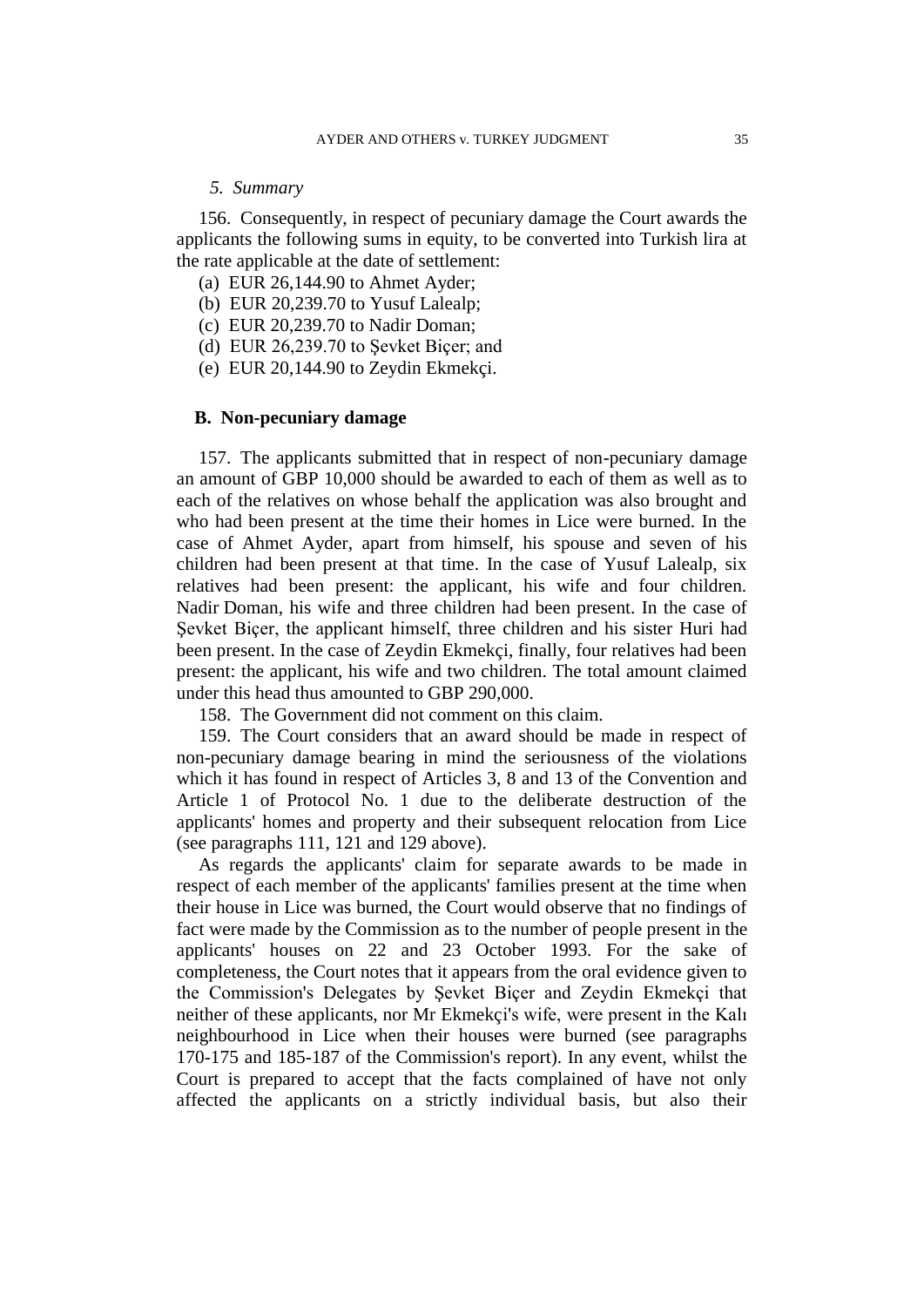immediate family, it is nevertheless not persuaded that separate awards for each member of those families are called for. The Court considers that awards made under this heading are intended to compensate the applicants' households as a whole.

160. It awards in equity each of the applicants EUR 14,500 for nonpecuniary damage, to be converted into Turkish liras at the rate applicable at the date of payment.

## **C. Costs and expenses**

161. Finally, submitting a schedule of costs, the applicants claimed a total sum of GBP 42,767.56 (corresponding to EUR 61,252) for costs and expenses. These claims comprised:

(a) GBP 20,750 for the fees of two United Kingdom-based lawyers (240 hours);

(b) GBP 3,550 for the fees of three Turkish lawyers (122 hours);

(c) GBP 8,500 for the fees of the Kurdish Human Rights Project ("KHRP");

(d) GBP 130.20 for administrative costs incurred by the United Kingdom-based lawyers;

(e) GBP 630 for administrative costs incurred in Turkey;

(f) GBP 2,240 for administrative costs incurred by the KHRP;

(g) GBP 5,287.50 for translations carried out by the KHRP; and

(h) GBP 1,679.86 for the costs incurred by lawyers during the Commission's fact-finding mission in Ankara.

162. The Government considered these claims exorbitant and unsubstantiated. They disputed that any sums should be awarded in respect of the role of the KHRP, which organisation could be categorised neither as an applicant nor a representative.

163. The Court will make an award in respect of costs and expenses in so far as these were actually and necessarily incurred and were reasonable as to quantum (see, among other authorities, *Krombach v. France*, no. 29731/96, § 106, ECHR 2001-II).

164. The Court observes that this case involved complex issues of fact and law requiring detailed examination and involving the taking of evidence from witnesses in Ankara. However, it is not convinced that the fees and administrative costs of the KHRP were necessarily and reasonably incurred since the work carried out by this organisation, as set out in its schedule of fees and disbursements, appears to a large extent to have overlapped the activities carried out by the United Kingdom and Turkey-based lawyers. In addition, the Court considers the amount claimed in respect of translation costs excessive.

165. Making its own estimate based on the information available, the Court awards the applicants in respect of costs and expenses EUR 40,000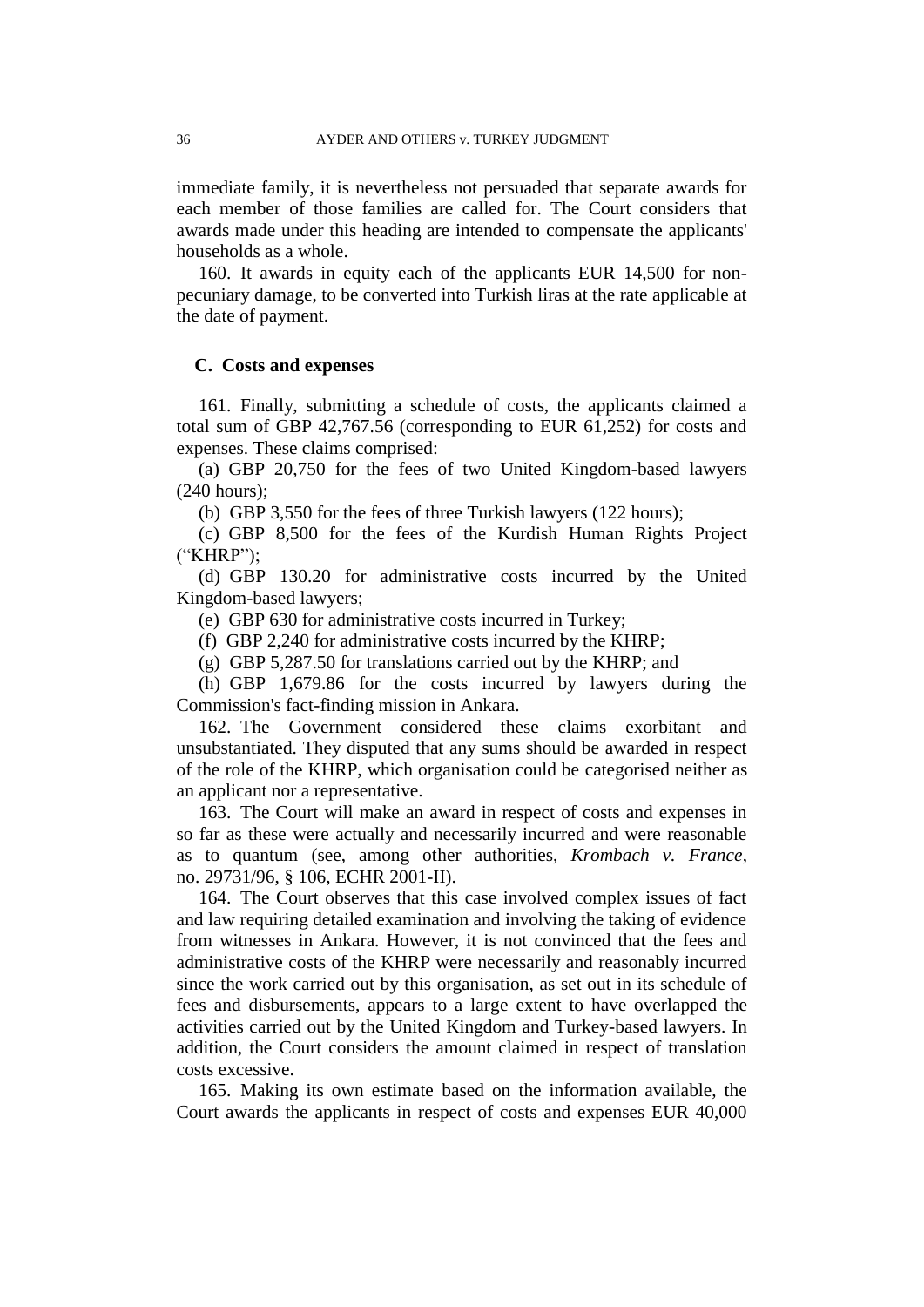(corresponding to GBP 27,955) exclusive of any value-added tax that may be chargeable but less EUR 725 having been received in legal aid from the Council of Europe, the net award to be paid in pounds sterling into the applicants' representatives' bank account in the United Kingdom as requested and identified by the applicants.

# **D. Default interest**

166. The Court considers it appropriate that the default interest should be based on the marginal lending rate of the European Central Bank, to which should be added three percentage points.

# FOR THESE REASONS, THE COURT UNANIMOUSLY

- 1. *Dismisses* the Government's preliminary objections;
- 2. *Holds* that there has been a violation of Article 3 of the Convention on account of the destruction of the applicants' homes and possessions;
- 3. *Holds* that it is not necessary to consider the complaint under Article 3 of the Convention of inhuman punishment;
- 4. *Holds* that there has been a violation of Article 8 of the Convention and Article 1 of Protocol No. 1 to the Convention;
- 5. *Holds* that there has been a violation of Article 13 of the Convention;
- 6. *Holds* that it is not necessary to consider the complaint under Article 18 of the Convention;
- 7. *Holds* that it is not necessary to determine whether the failings identified in the instant case are part of a practice adopted by the authorities;
- 8. *Holds*

(a) that the respondent State is to pay, within three months from the date of delivery of the present judgment, the following amounts in respect of pecuniary damage, plus any tax that may be chargeable, to be converted into Turkish lira at the rate applicable on the date of settlement:

(i) EUR 26,144.90 (twenty-six thousand one hundred and forty-four euros ninety cents) to Ahmet Ayder;

(ii) EUR 20,239.70 (twenty thousand two hundred and thirty-nine euros seventy cents) to Yusuf Lalealp;